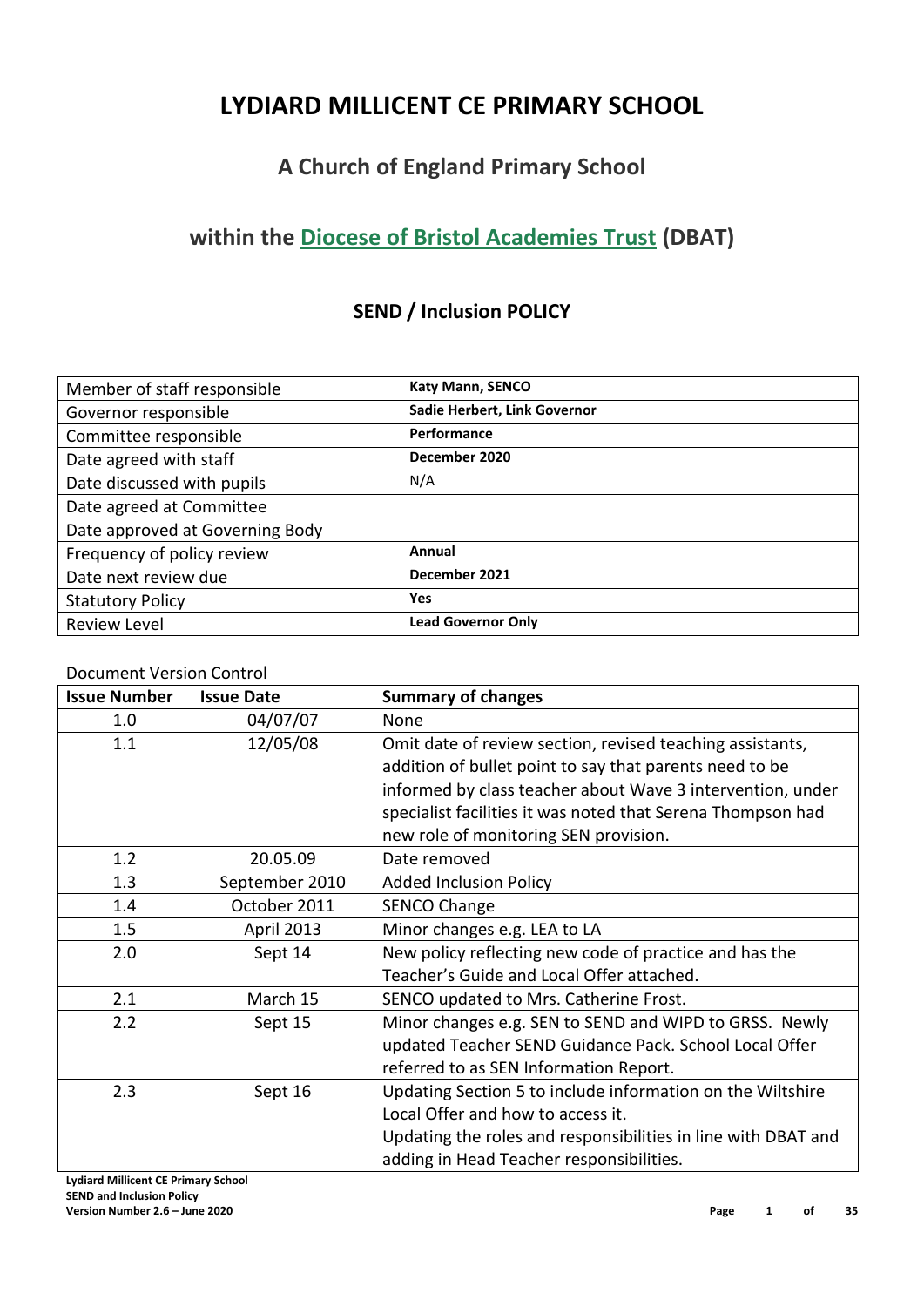|     |         | Addition of Section 6 with detailed information on the      |  |  |
|-----|---------|-------------------------------------------------------------|--|--|
|     |         | Graduated Approach to Special Educational Support including |  |  |
|     |         | information on School Support and Education Health and      |  |  |
|     |         | Care Plans (EHCPs).                                         |  |  |
|     |         | Update of Section 15 with details on the criteria for       |  |  |
|     |         | evaluating the success of the SEND Policy.                  |  |  |
| 2.4 | Sept 17 | Change of Lead Governor                                     |  |  |
| 2.5 | Jan 19  | Update SEND Teacher Guidance Pack and the SEN               |  |  |
|     |         | Information Report.                                         |  |  |
| 2.6 | June 20 | SENCO updated to Mrs. Katy Mann                             |  |  |
|     |         | Change of Link Governor                                     |  |  |
|     |         | COVID-19 Appendix added.                                    |  |  |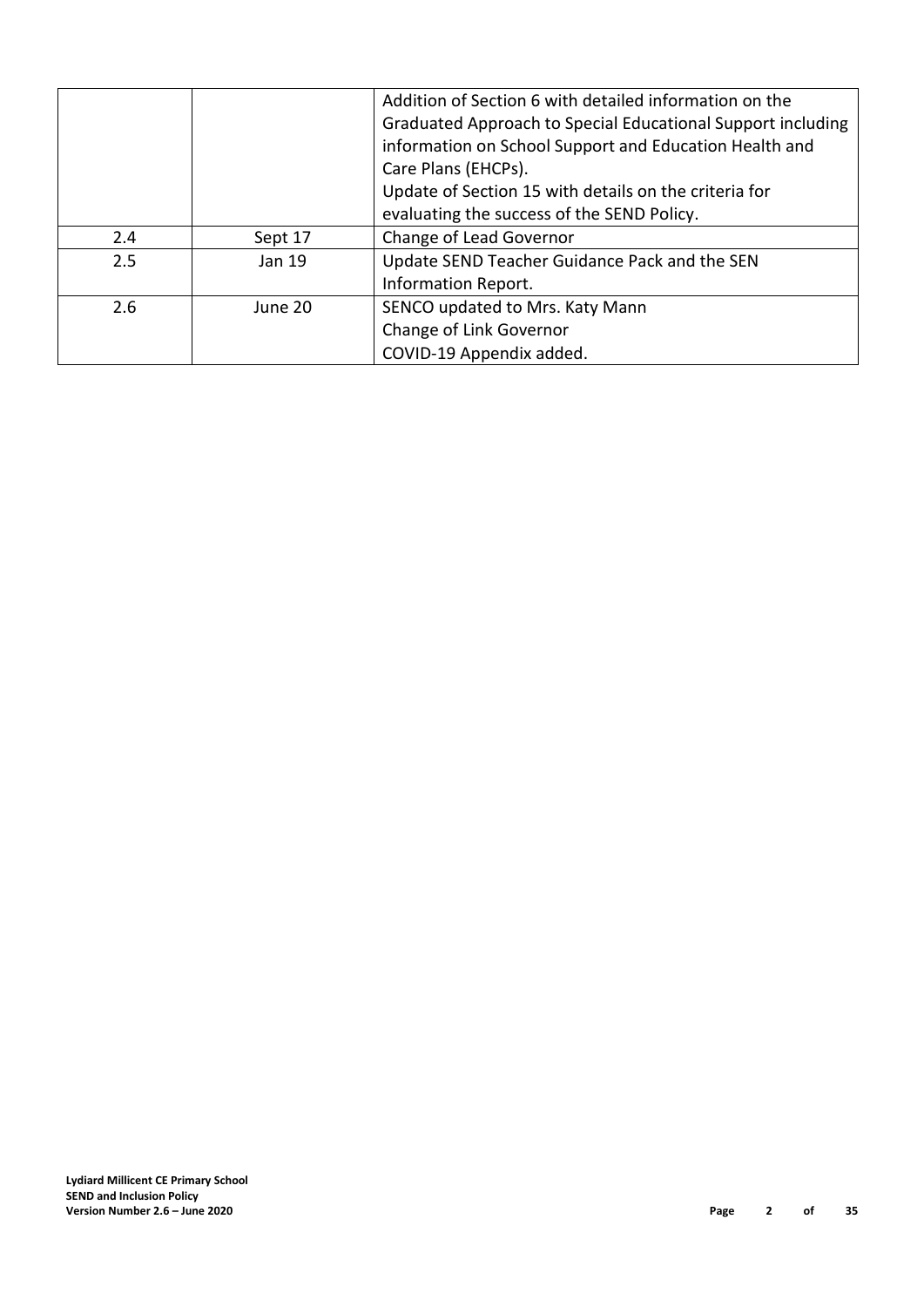### **LYDIARD MILLICENT CE SCHOOL**

### **SEND / INCLUSION POLICY**

### **1. Definition of Special Educational Needs and Disability (SEND)**

A child or young person has SEN if they have a learning difficulty or disability which calls for special educational provision to be made for him or her.

A child of compulsory school age or a young person has a learning difficulty or disability if he or she:

- has a significantly greater difficulty in learning than the majority of others of the same age.
- has a disability which prevents or hinders him or her from making use of facilities of a kind generally provided for others of the same age in mainstream schools or mainstream post-16 institutions (SEND Code of Practice January 15).

#### **2. Aims**

At Lydiard Millicent School we believe in providing every possible opportunity to develop the full potential of all children. Each child should receive a broad, balanced and differentiated curriculum, including extra-curricular activities where appropriate and full access to the National Curriculum. All children are valued and their self-esteem promoted. We work in close partnership with parents/carers who play an active and valued role in their child's education. Our goal is that all children with special educational needs participate in activities compatible with the efficient education of other children and the efficient use of resources.

#### **3. Objectives and Success Criteria**

The objectives of the policy together with the success criteria in each case are:

1. To identify and monitor pupils' individual needs at the earliest possible stage so that appropriate provision can be made and their attainment is raised.

*Pupils' individual needs are identified through formative summative and diagnostic assessments as well as liaison with Early Year's settings or previous schools (e.g. Wiltshire Graduated Response to SEND Support GRSS).*

2. To plan an effective curriculum to meet the needs of children with special educational needs and ensure that the targets set are specific, measurable, achievable, realistic and time related (SMART).

*Class Teachers plan the curriculum to meet all needs and a differentiated or supported curriculum is put in place when needed as soon as possible when children are not making progress. Class Teachers and the SENCO work together to describe in our Provision Map what provision we make for pupils with SEND in our school.*

3. To monitor and evaluate the progress made from any interventions put in place.

*Baseline Assessments are carried out prior the commencement of any intervention to assist in measuring the progress made. This is recorded by the Class Teacher onto the 'Vulnerable Pupil Tracking Sheet' (Appendix 3) and this is monitored and evaluated by the SENCO.*

4. To work in close partnership with, and involve, parents/carers of pupils who have special educational needs.

*Parents are involved at every stage of a child's education and regular meetings allow parents to understand about and participate in planning for their child's education.*

5. To involve pupils and parents/carers in setting their targets and monitoring their progress regularly. *All target sheets and plans are shared and written with parents/carers and children.*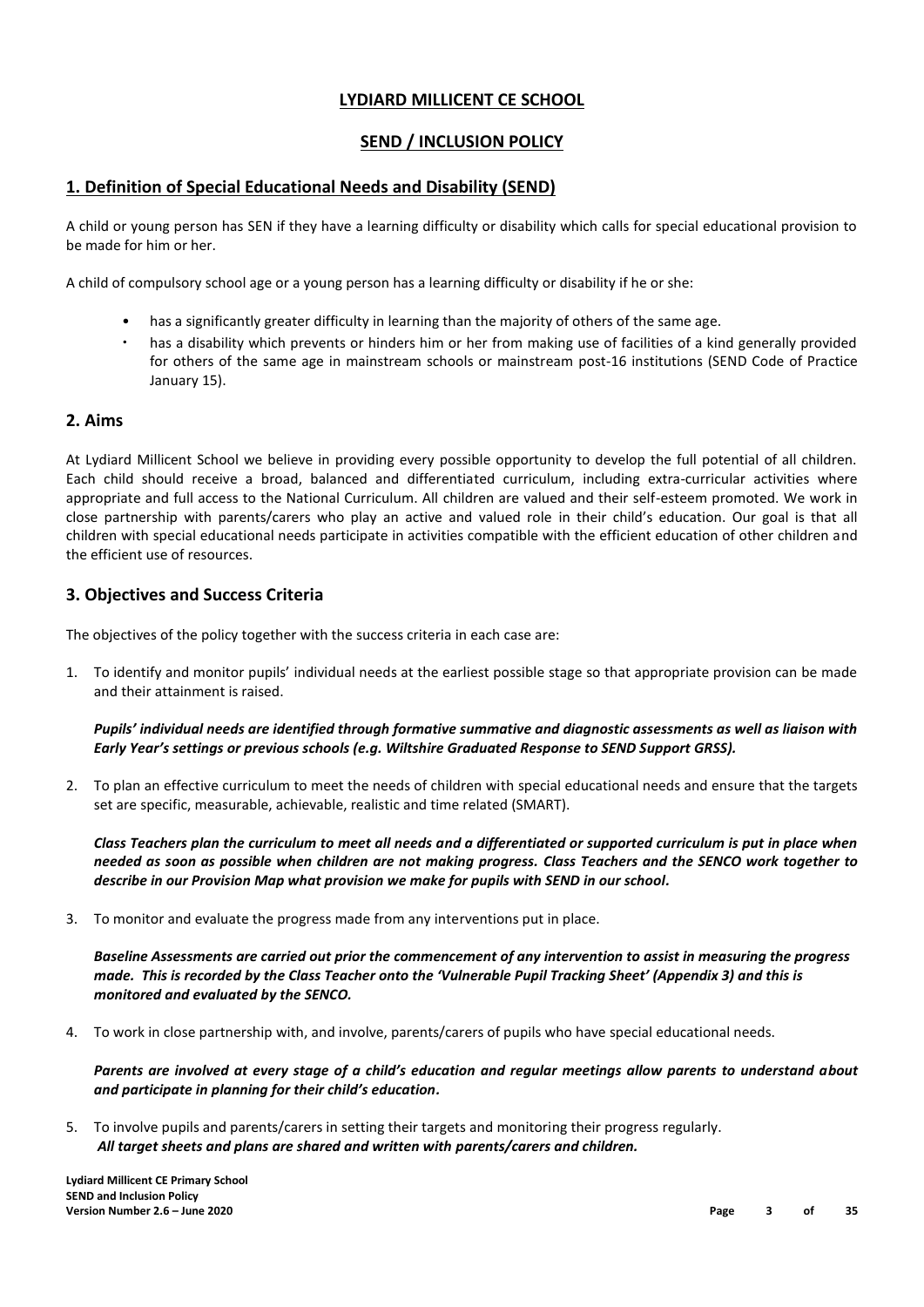6. To ensure that the self-esteem of pupils having special educational needs are positive by acknowledging the progress they have made.

#### *All pupils have high self-esteem demonstrated through pupils' responses to discussion and questionnaires.*

7. To ensure that all staff involved with pupils are aware of the procedures for identifying their needs, supporting and teaching them.

*SENCO monitors the understanding and demonstration of all staff through discussion, observations, and questionnaires. Teachers use the support materials supplied by the SENCO and understand what to do at each stage of a child's education.* 

8. To work in close partnership, where appropriate, with outside agencies to support the needs and provision for children who have special educational needs.

*Target sheets and 'My Plans' include strategies recommended by outside agencies and reviews undertaken demonstrate progress towards targets.*

#### **4. ROLES AND RESPONSIBILITIES**

#### **Role of the Governing Body**

Miss Sadie Herbert is the link governor for Special Educational Needs and Disability.

The Governing Body will:

- Do its best to ensure that the necessary provision is made for any child who has special educational needs
- Ensure that where the "responsible person" the Head teacher, or the SEN Governor has been informed by the LA that a child has special educational needs, those needs are made known to all who are likely to teach them;
- Ensure that teachers in the school are aware of the importance of identifying and providing for those children who have special educational needs;
- Consult with the LA and the governing bodies of other schools when it seems to be necessary or desirable in the interests of co-ordinated special educational provision in the area as a whole;
- Ensure that a child with special educational needs joins in the activities of the school together with children who do not have special educational needs, so far as is reasonably practical and compatible with the child receiving the special educational provision their learning needs call for, the efficient education of the children with whom they are educated, and the efficient use of resources.

The Governors play an important role in ensuring that:

- They are fully involved in developing and monitoring the school's SEND policy;
- They are up-to-date and knowledgeable about the school's SEND provision, including how funding, equipment and personnel resources are deployed;
- SEND provision is an integral part of the School Development Plan if a priority;
- The quality of SEND provision is continually monitored.

The Equality Act 2010 sets out the legal obligations that schools, early years providers, post-16 institutions, local authorities and others have towards disabled children and young people:

- They must not directly or indirectly discriminate against, harass or victimise disabled children and young people.
- They must make reasonable adjustments, including the provision of auxiliary aids and services, to ensure that disabled children and young people are not at a substantial disadvantage compared with their peers. This duty is anticipatory – it requires thought to be given in advance to what disabled children and young people might require and what adjustments might need to be made to prevent that disadvantage.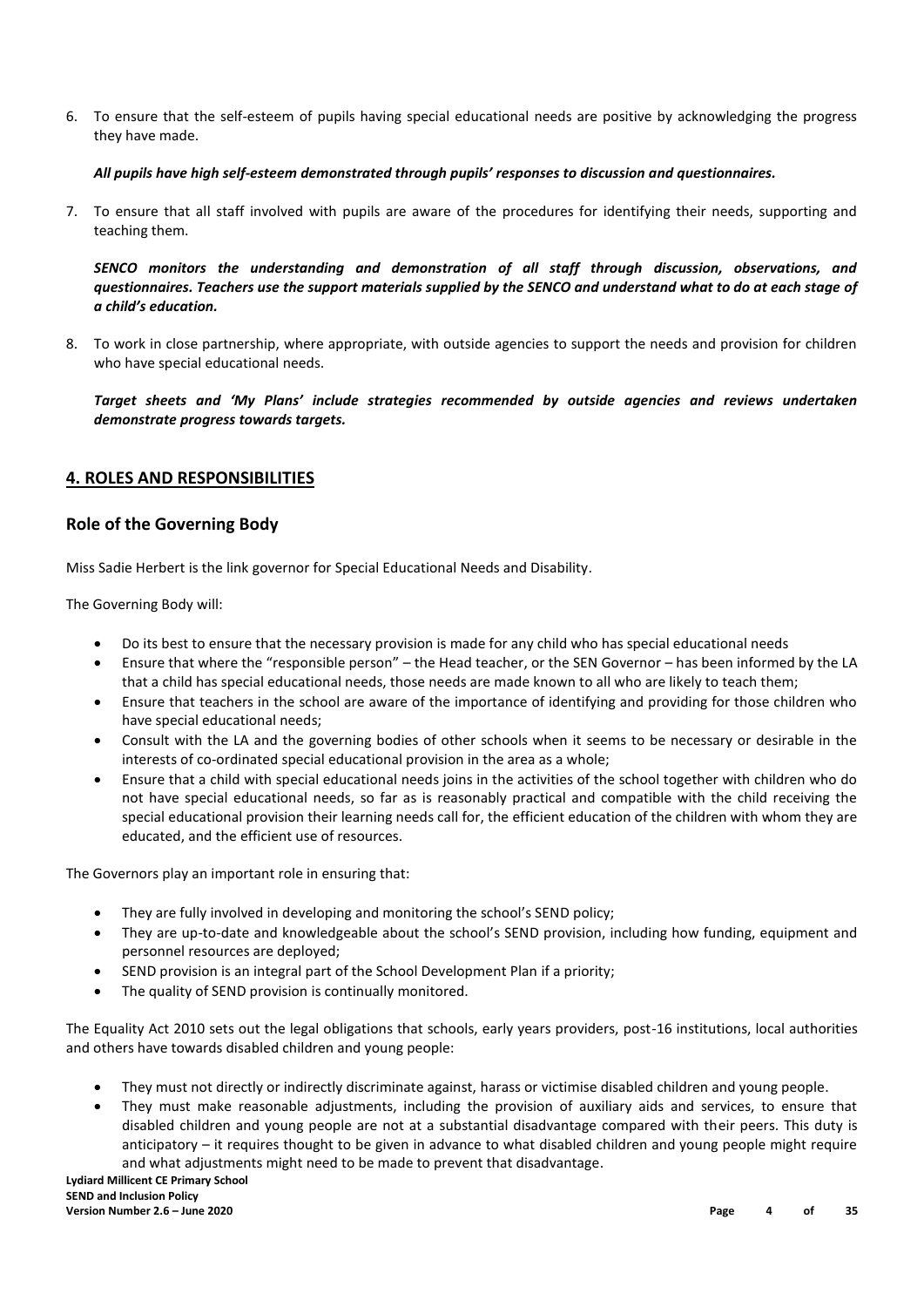#### **Role of the SEN Governor**

- to keep up to date and be informed of all relevant documentation and legislation
- liaise with the SENCO to be informed about the school's policy, practice and provision
- by arrangement, and within the school's agreed policy, visit classrooms to gain a better understanding of the provision
- monitor, on behalf of the governing body, successes, use of resources, and staff training needs where gaps are identified
- maintain good communication between SENCO/Head teacher and Governing Body on provision for SEND
- ensure parents are kept fully informed of the provision reports, newsletters, school prospectus & website
- report back to Governing Body decisions which have implications for SEND provision
- question any Governing Body decisions which have implications for SEND
- join SEND working parties on behalf of the Governing Body
- attend training sessions when available school or LA or other
- arrange training for whole of governing body on its own or in cluster of schools
- with agreement of the Governing Body, make representation on its behalf to the local authority

#### **Role of the SENCO**

The SENCO is Mrs. Katy Mann and she is responsible for coordinating the provision of special educational needs throughout the school. This will involve:

- Overseeing the day to day operation of the special education needs and disability policy
- Co-ordinating provision for children with SEND
- Liaising with the Designated Teacher for Looked After Children where a looked after pupil has SEND
- Identifying and monitoring progress and attainment for those children with SEND
- Ensuring the procedures for identification and assessment are observed
- Advising on the deployment of the school's delegated budget and other resources to meet pupils' needs effectively
- Liaising with and supporting fellow teachers and Teaching Assistants and advising on the graduated approach to providing SEND support
- Overseeing the records of all children with SEND and monitoring their progress
- Overseeing and maintaining specific resources for special educational needs
- In conjunction with the Class Teacher, liaising with parents of children with SEND
- Liaising with outside agencies, including other educational settings
- Being a key point of contact with external agencies, especially the local authority and its support services
- Liaising with potential next providers of education to ensure a pupil and their parents are informed about options and a smooth transition is planned working with the head teacher and school governors to ensure that the school meets its responsibilities under the Equality Act (2010) with regard to reasonable adjustments and access arrangements
- Contributing to the in-service training of staff
- Monitoring, evaluating and reporting on provision for children with SEND to the Governing Body in conjunction with the SEND Governor
- Coordinating and attending termly review meetings with class teachers, teaching assistants (TA) and parents if required
- Attending appropriate in-service and external training
- Keeping abreast of significant development/research for all areas of SEND
- Organising assessments as appropriate, e.g.: Phonological Skills, Math's Screening
- Managing the timetables and undertaking annual performance management reviews for teaching assistants
- Monitoring the quality of teaching and standards of pupils' achievements including setting targets for improvement
- Ensuring the website and Local Offer is up to date and shared with parents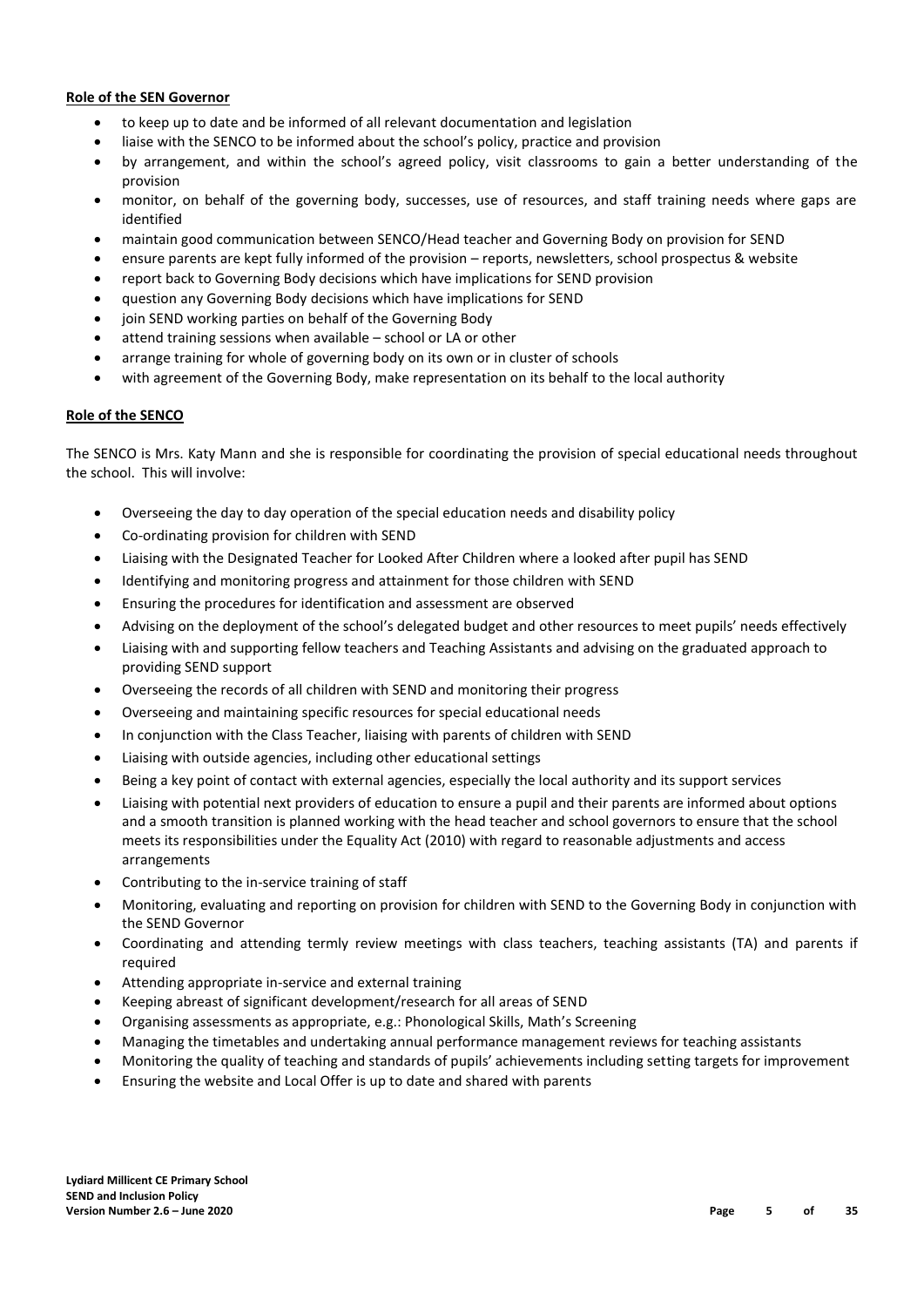#### **Role of the Head Teacher**

The Head teacher is Mrs. C. Luce and she will determine the strategic development of SEND policy and provision in the school, alongside the Local board and the SENCO. This will include:

- Allocating roles and responsibilities to staff so that special needs are met.
- Ensuring that the SENCO has sufficient time and resources to fulfil their role.
- Liaising with the SENCO, staff, support services, parents and pupils.
- Reporting to the Local Board and the Trust SIO on the needs of the SEND children in their care and how they are being met.
- Delegating the organization of review meetings to the SENCO.
- Ensuring that the needs of SEND children are met within the school.

#### **The class teacher is responsible for:**

- Know which pupils they teach are on the SEND Register and at what stage and which have Education Health and Care plans (EHCP'S). For pupils with EHCPs to be aware of the details of the plan and what they needed to do to support its implementation
- Identify the SEND of individual pupils that they teach, assessing their needs, planning, implementing and evaluating specific interventions or adjustments to address them using the approach set out in the SEND Code of Practice. (SEND Code of Practice 2015 paragraphs 6.44-6.58)
- Maintain the SEND file for their class to record this process of 'Assess, Plan, Do and Review' for all pupils identified as having SEND as well as those with EHCPs. (Vulnerable Children folder within class and GRSS on staff share)
- Ensure Teaching Assistants (TAs) are supporting pupils in their class, as directed in accordance with their needs and any EHCPs
- Writing My Special Target sheets for the pupils he/she teaches in collaboration with the class Teaching Assistant/SENCO;
- Ensure that the Head teacher, SENCO and other colleagues are aware of children's needs
- Provide learning experiences which are appropriate to the needs of the child
- Teaching pupils with SEND 'quality first teaching' and planning any support needed;
- Attending reviews and writing update reports for the review or progress meeting
- Attending appropriate in-service training;
- Informing parents if a pupil is having support and carrying out regular pupil progress meetings with parents and children.

#### **The Teaching Assistant is responsible for:**

- Carry out activities and learning programmes planned by the class teacher and the SENCO
- Supervising, supporting and assisting children, on an individual basis or in small groups, throughout the primary age range, encompassing **all** areas of the curriculum including games and swimming if requested;
- Preparing resources;
- Attending appropriate in-service training;
- Keeping a record of activities/relevant observations etc. and to share these with the class teacher;
- Meeting regularly with class teacher to review and plan activities and assess pupil progress;
- Attending meetings with external agencies, e.g. Speech Therapist/Educational Psychologist with the SENCO you may be asked to write a report for a meeting;
- Reading reports provided by external agencies;
- Following activities suggested by external agencies after discussion with the SENCO/class teacher;
- Attending termly review / progress meetings and contributing to them;
- Encouraging the social, emotional and educational development of the pupils, in co-operation with the teacher, by offering appropriate attention, relationships, care and interest in the children and their activities;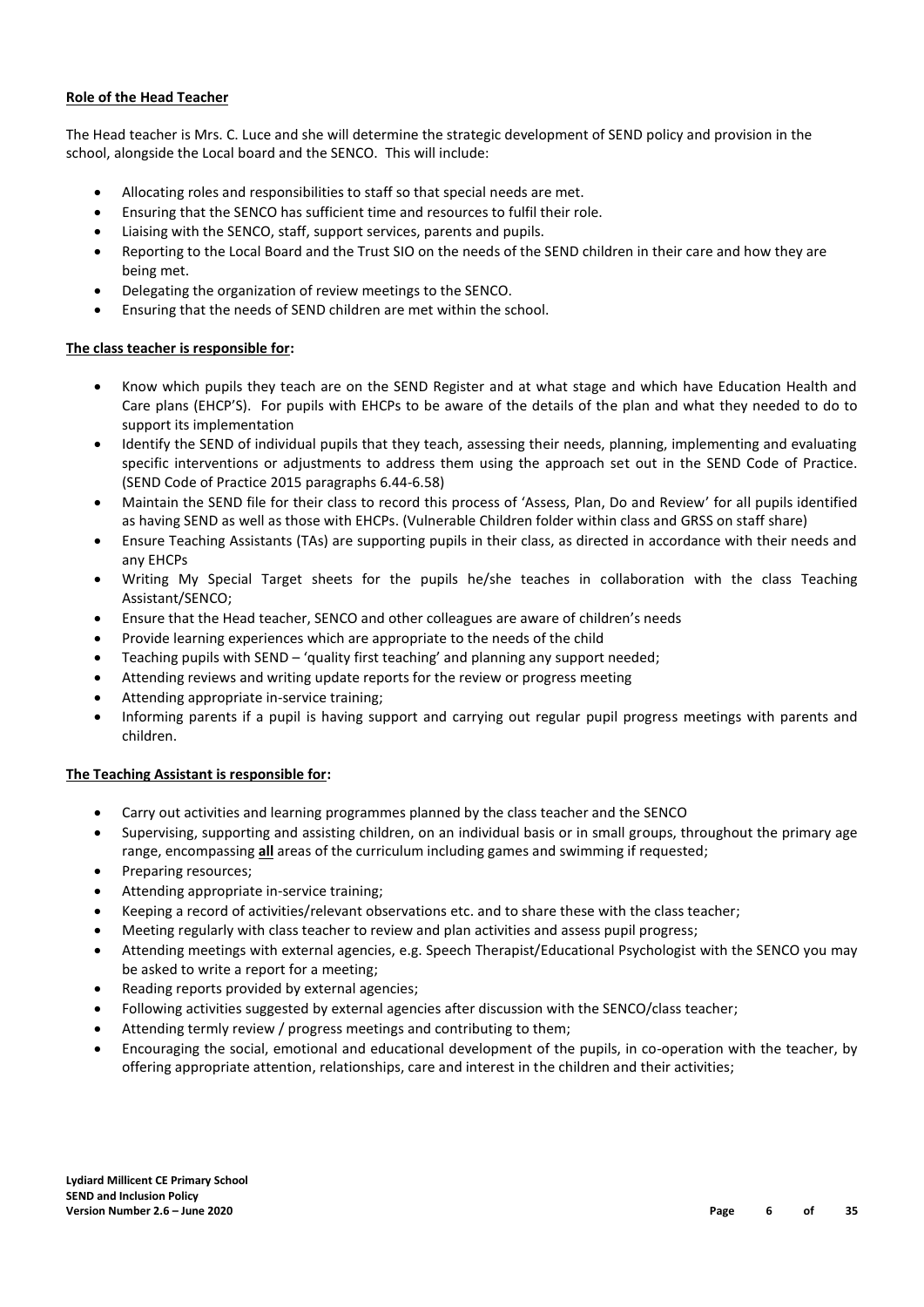### **5. Arrangements for co-ordinating provision for pupils with Special Educational Needs and Disability**

The needs of the majority of pupils will be met in the classroom through quality first teaching. Teachers are expected to make every effort to ensure that pupils with special educational needs are fully involved in the life of the class, such as participating in assemblies and the numeracy/literacy hours. For some pupils it will be necessary for them to spend time in small group work or being withdrawn from the classroom for specific, timed activities related to the needs identified in their individual education plans. This may be delivered by the class teacher, SENCO or teaching assistant and will complement ordinary classroom work so that the skills, knowledge and understanding will be transferred to the classroom. The class teacher in conjunction with the SENCO will oversee this provision to ensure it meets the objective of the policy.

The SENCO will oversee this provision to ensure it meets the objective of this policy.

- A. All children are entitled to a broad-based curriculum as set out in the National Curriculum.
- B. Each child should be treated as an individual accepting his/her strength and areas for development.
- C. We recognise that each child's achievements are of equal value.
- D. It is essential that differentiation of work be taken into consideration when planning work. Children should always be given work to match their ability.
- E. Parents/carers of children with SEND should be involved and supported and should be encouraged to support their children positively.
- F. The class teacher should keep accurate and up-to-date records of the child's progress.
- G. Effective use should be made of outside agencies as and when they are required to meet the needs of the child.
- H. The SENCO will give teachers advice when setting individual targets. They will inform teachers of the resources available in school to help teachers meet these children's needs.
- I. Class Teachers will inform the SENCO of any child who causes concerns.
- J. When discussing the children with Special Educational Needs with others within the school and relevant outside agencies, confidentiality must be considered at all times.
- K. It is the delegated SEND Governor's responsibility to oversee the SEND policy is in place and is operated effectively.

Please see the attached documents at the end of this policy – SEND Teacher Guidance Pack 2018 and also our SEN Information Report which is available on our school website.

The Wiltshire Local Offer is also a service available to help parents, carers and young people to find out about the support and services available in their local area and how to access them. Wiltshire's Local Offer can be accessed through their website [www.wiltshirelocaloffer.org.uk](http://www.wiltshirelocaloffer.org.uk/) and there is a link available on the school website. For those people who do not have internet access, it is also available at local libraries and selected children's centres. The Local Offer includes information on:

- Education
- Preparing for adulthood
- Health and social care
- SEND service
- Leisure
- Travel
- Support and guidance

**Lydiard Millicent CE Primary School SEND and Inclusion Policy Version Number 2.6 – June 2020 Page 7 of 35**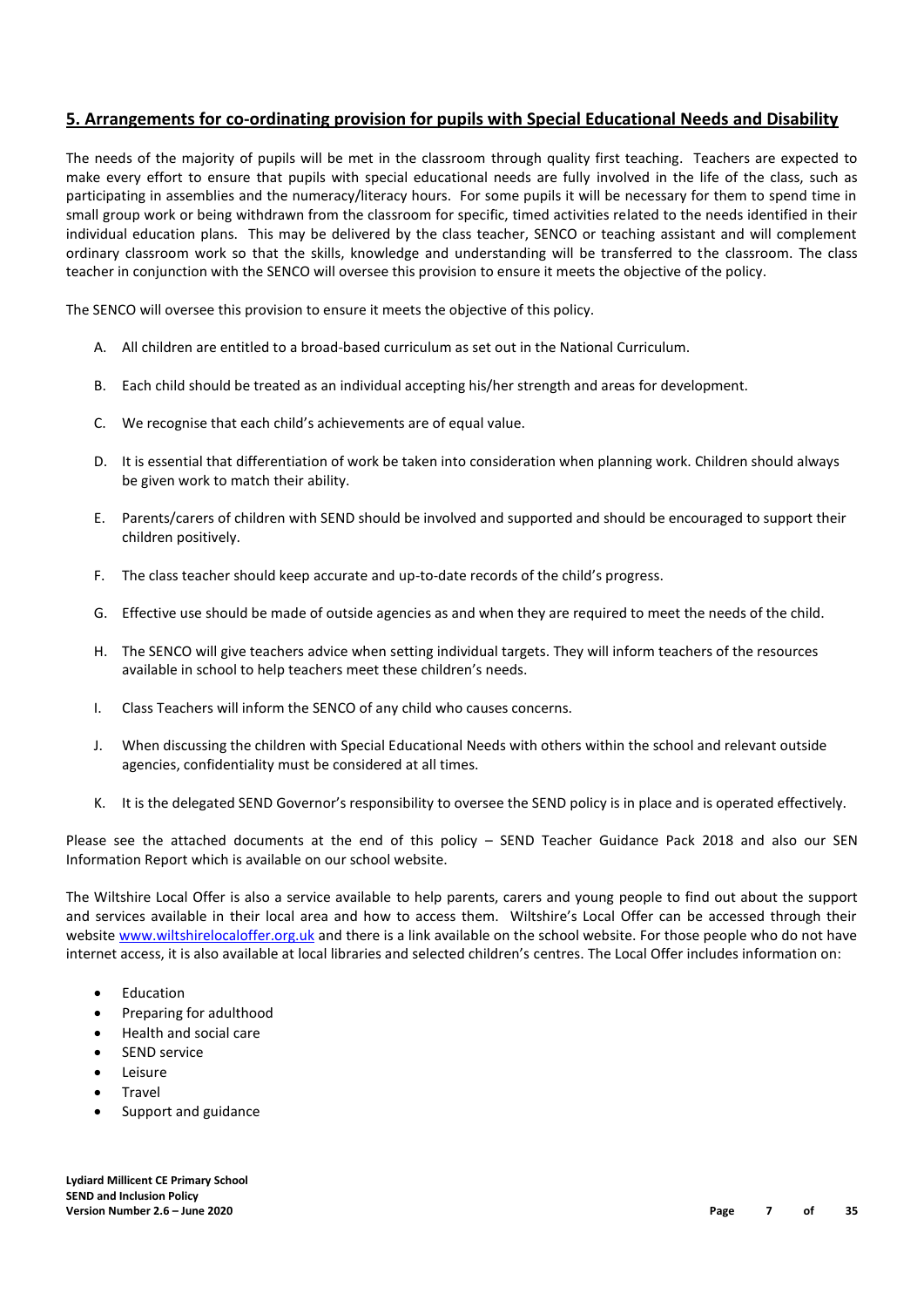### **6. A Graduated Approach to Special Educational Support**

The new Special Educational Needs Code of Practice (2014) recommends a graduated approach, initially using classroom and school resources, before bringing in specialist expertise to address specific difficulties that a child is experiencing. This means that children will receive different levels and amounts of support depending upon their individual requirements. The Code does not assume that there are hard and fast categories of special educational need, but recognises that children's needs and requirements may fall within or across four broad areas:

- Communication and Interaction
- Cognition and Learning
- Social, Mental and Emotional Health
- Sensory and/or Physical

### **6.1 SEN Support**

The previous categories of School Action and School Action Plus were replaced by a single category following the introduction of the new Code of Practice from September 2014. Children in this category receive specialist intervention where provision goes beyond the differentiated approaches.

If there is a concern that a child is failing to make adequate progress and that the attainment gap is widening then the school will follow the 'Assess, Plan, Do, Review' process.

In-class support from teaching assistants is targeted within the timetable to ensure the maximum amount of allocated curriculum time is accessed thus ensuring pupil progress. Consistency of support across year groups is taken into account. All teaching assistants offer support under the direction of the teacher and SENCO.

A child would move to SEN Support if it is necessary to make provision which is additional to, or different from, that which is already provided, for example, if the child:

- Makes little or no progress even when teaching approaches are targeted to their particular needs;
- Shows signs of difficulty in developing skills in literacy or mathematics;
- Shows persistent signs of emotional or behavioural difficulties, which are not addressed through the behaviour and discipline approaches used in school;
- Has physical or sensory problems, and despite specialist equipment being provided still makes little or no progress;
- Has communication and/or interaction difficulties which adversely affect the child's progress.

### **6.2 Education, Health and Care Plan (EHCP)**.

Where, despite the school's best endeavours, the child still makes little or no progress in the areas targeted and their level of need is either so complex or so severe as to require further action, the school will consult with parents/guardians and the child and a My Support Plan will be put in place. This document will provide a clear picture of what is working and not working for this child along with any other additional support or intervention that has been put in place to date. The Support Plan can be amended and added to regularly and can support a child from 0-25. An approach to the local authority through the SEND lead worker can then be made to request an Education, Health and Care Plan needs assessment, with the My Support Plan as evidence. This may or may not result in the issue of an Education, Health and Care Plan (EHCP). The progress of children with an EHC plan is reviewed annually with parents/guardians, the child, outside agencies, the SENCO and any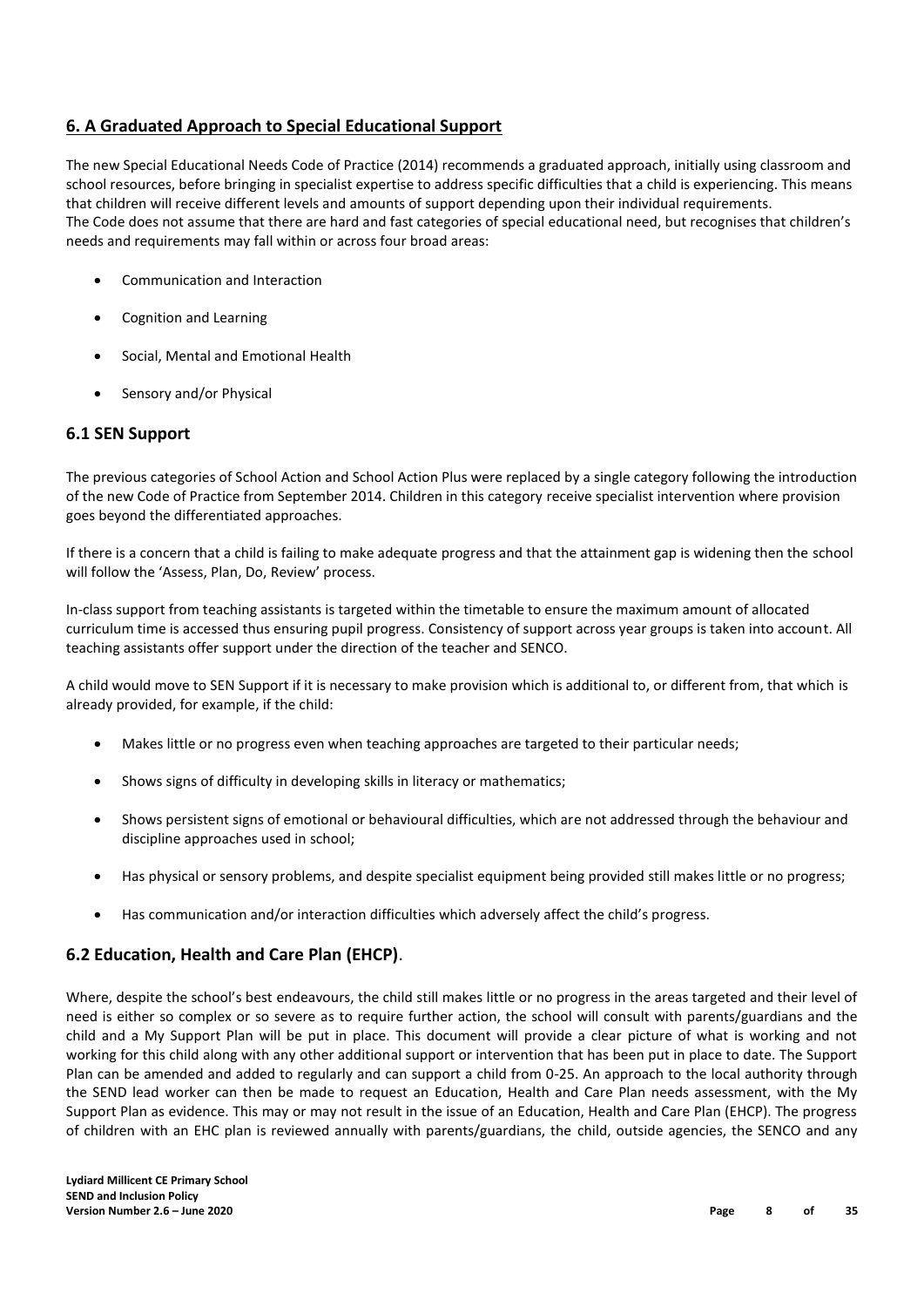other appropriate member of staff. This review monitors the progress against the objectives of the EHCP and any actions to support them. This meeting has a child centred approach and involves all parties equally in the discussion that takes place.

#### **7. Resources for pupils with SEND**

Most of the resources used by children having special educational needs are available within the classroom. Money will be spent on additional resources and staffing costs to manage the support for special educational needs and meet the objectives of this policy. Any requests for further additional resources should be made to the SENCO. Resources, both consumable and non-consumable, will be purchased following recommendations from Subject Leaders and other external agencies.

Provision mapping is undertaken by the SENCO / SEND Governor annually identifying pupils requiring provision and resources. Some pupils may be allocated a named pupil allowance by the LA if they have a 'Statutory My Plan'. The SENCO will liaise with parents to discuss the use of this funding so that it best meets the needs of the child.

#### **8. Admission arrangements**

Normal admission arrangements apply. In Voluntary Controlled Schools, the LA is the admissions authority.

We strive to be a fully inclusive school. All children will be treated according to their needs in line with the school's policy for equality of opportunity. No child will be denied admission because of his/her characteristics.

We uphold the principle of positive inclusion and where a pupil has a particular need, the governors will make reasonable adjustments to ensure that the child's needs are fully met. Our school building is fully accessible. If a child is transferring into the school with a Statutory My Plan (EHCP), or has been receiving extra support from LA centrally funded resources in their previous school, the continuation of this support will be negotiated with the appropriate member of the LA to ensure that their needs be met.

#### **9. Specialist facilities/expertise**

There are no specialist facilities or a Specialist Learning Centre in the school.

The SENCO attends termly Cluster Group meetings and also keeps up-to-date with new initiatives at county and national level.

All the TA's have had County SEN training and some have achieved national accredited qualifications (e.g. HLTA). Mrs. Serena Thompson, an experienced and highly qualified Teaching Assistant is our trained Emotional Literacy Support Assistant (ELSA).

#### **10. Identification and Assessment Arrangements and Review Procedures**

In accordance with the Children and Families Act 2014, Lydiard Millicent CE Primary School aims to identify SEND at the earliest point and then make effective provision that improves the long term outcomes for the child. Children with SEND are identified through the following:

- The attainment and progress of each child is continually monitored and termly progress review meetings with the senior leadership team take place. Those pupils not making expected progress are identified and a cycle of Assess-Plan-Do-Review is used.
- Class teachers are constantly aware of their children's learning. If they observe a child is making less than expected progress, given their age and individual circumstances, they will inform the SENCO and seek to identify the cause. This can be characterised be progress which:
	- $\circ$  Is significantly slower than that of their peers, starting from the same baseline.
	- o Fails to match or better the child's previous pace of progress.

**Lydiard Millicent CE Primary School SEND and Inclusion Policy Version Number 2.6 – June 2020 Page 9 of 35**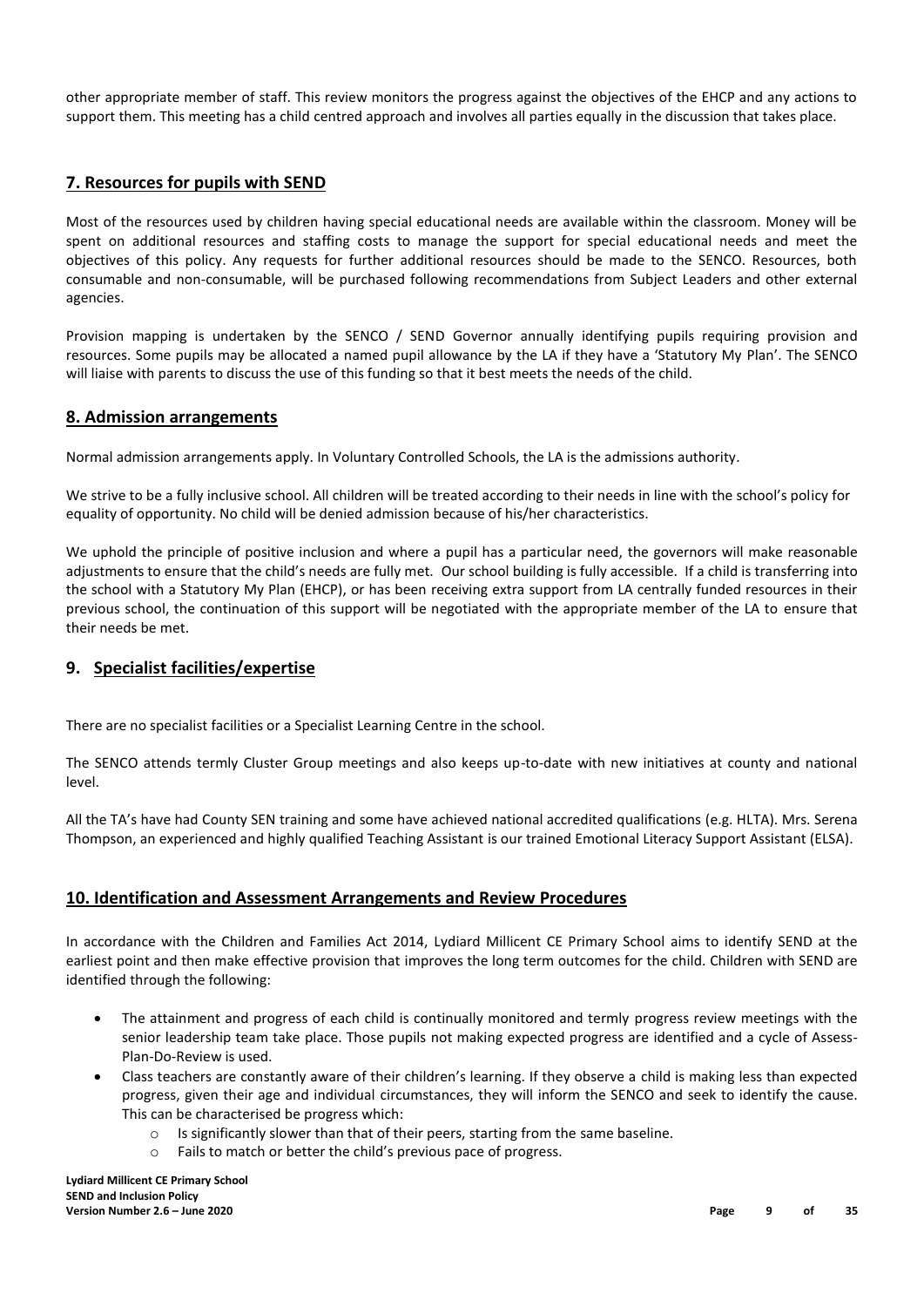o Fails to close the attainment gap between the child and their peers.

Where possible we will try to meet every child's needs within the classroom through ensuring that our planning, teaching and approaches meet the needs of the majority of the children in our school. However, where through careful identification and assessment we and/or the parents/carers determine that a child is not making adequate progress, the class teacher will consult the SENCO. They, in conjunction with the child and parents/carers, will review the strategies and approaches that are currently being used and the way these might be developed. Where this review leads to the conclusion that the child needs help over and above that which is normally available within the class or school we will help the child through individual targets and the implementation of our Provision Map, highlighting the entitlement to support that the child will have. Please see our SEN Information Report and teacher guidance details which explains these clearly.

#### **11. Arrangements for SEN in-service training**

Through the monitoring and evaluating of our provision, as well as performance management, the SENCO/Head teacher will identify any particular professional development needs of the staff. This will, where appropriate, be linked closely to the school's development plan. All teachers and TA's will continue to undertake school based and external training. Staff undertaking external training will disseminate the information at Staff Meetings. The effectiveness of training will be monitored and evaluated by the SENCO and information provided during the annual evaluation of the school's overall SEND provision. The SENCO regularly attends network meetings in order to keep up to date with local and national updates in SEND.

#### **12. Arrangements for partnership with parents/carers/children**

Parents/carers are important partners in the effective working relationship with the school in raising their child's attainment. They are fully involved in the identification, assessment and decision-making process in their school. Parents/carers contribution to their child's education is valued highly by the staff of the school. Parents/carers are encouraged to involve their child in the decision-making processes, including recording children's views and implementing and reviewing My Special Target sheets and My Plans. The school will also update parents/carers with relevant information.

We show sensitivity, honesty and mutual respect in encouraging children to share concerns, discuss strategies and see themselves as equal partners in the school. All children are involved in making decisions, where possible, as soon as they start at the school. The ways in which we encourage them to participate reflects their emerging maturity. Confident young children, who know their own opinions will be valued and who can practice making choices, will be more secure and effective children during their school years. In this school we encourage children to participate in their learning. We encourage them to have a voice in deciding the priorities for our School Development Plan through the School Council. We encourage them to take ownership of their learning targets by discussing their targets and what they can do to improve. For children with SEN this includes discussing the strategies for success in their targets and My Plans. We encourage them to take part in reviewing their progress and in setting new goals and challenges.

Parents/carers are informed by the SENCO and the Class Teacher prior to special educational provision being made for their child. Parents/carers have many opportunities and are encouraged to discuss their child's progress informally and at designated parent interviews throughout the year. Parents/carers of children that have My Special Target sheets will also be invited to give input and attend meetings with external agencies. Parents/carers of a child with a Statutory My Plan will also be invited to contribute and attend Annual Review Meetings and attend meetings with external agencies.

Parents/carers are asked to contribute their views to their child's Target Sheet and can request access to the information in their child's SEN file. Parents'/carers' contribution to their child's education is highly valued by the staff of the school and they are encouraged to involve their child in the decision making processes such as recording pupils' views and in implementing and reviewing their My Special Targets (IEP).

The Local Authority, Wiltshire Council, has a legal duty to make arrangements to provide information and advice on SEND matters to parents/carers of children with SEN. This is known as parent partnership services. See the Wiltshire Council website or our school website for further details on the Wiltshire Local Offer.

The Local Authority must also make arrangements for avoiding or resolving disagreements that parents/carers have either with them or with the School about SEND matters.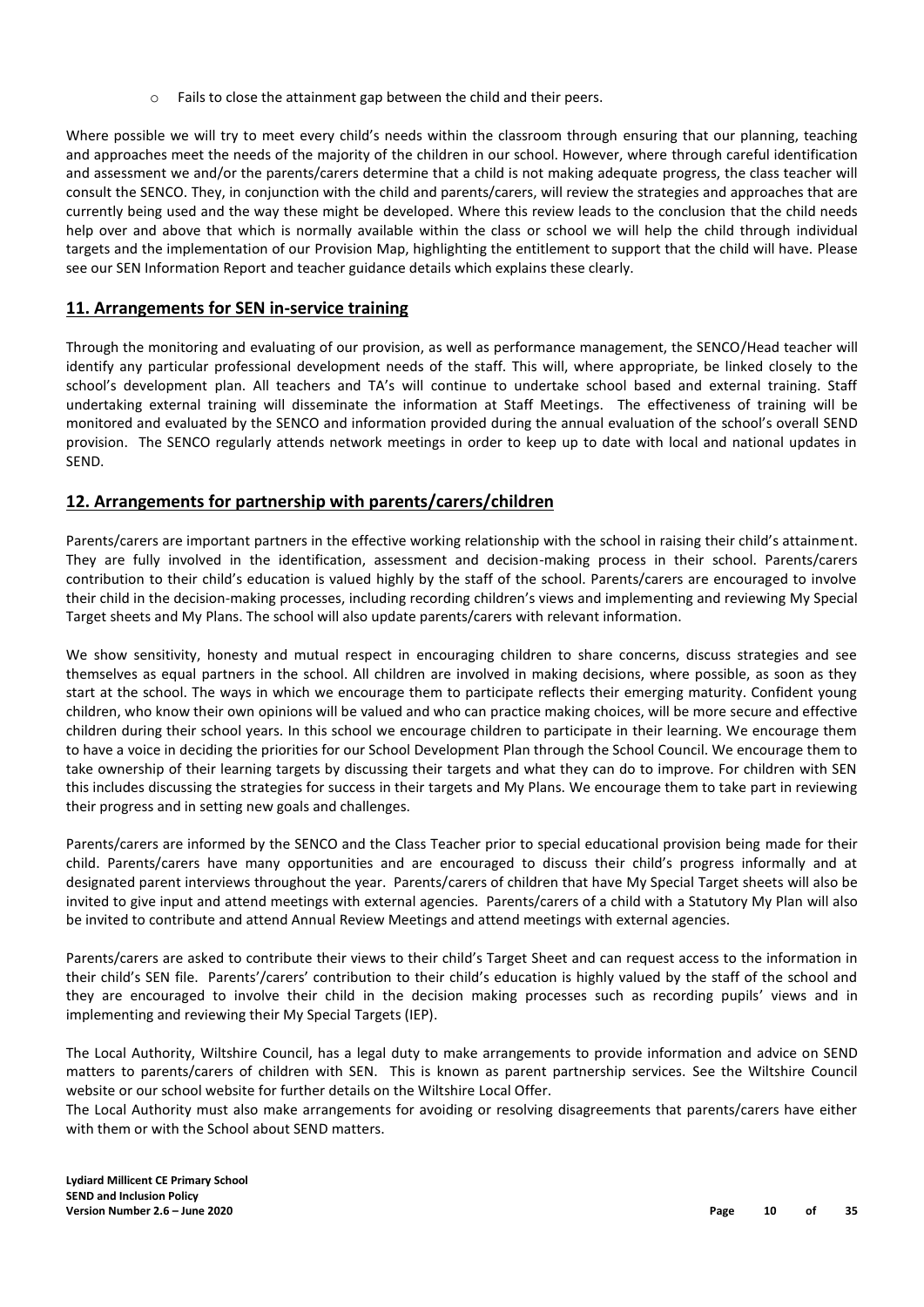Parents/carers can make a request to the LA for a Statutory My Plan and also have a right to appeal if the LA refuse the School's request for a statutory assessment.

Additional information on the Code of Practice for SEND is available on the DfES website – [www.dfes.gov.uk,](http://www.dfes.gov.uk/) however, parents/carers with specific concerns can contact the SENCO or visit the school website which has lots of SEND information.

#### **13. Links with other Mainstream/Special Schools**

Links are maintained to ensure a smooth transfer on school entry through liaison and visits to local Early Years' settings. Preschool children are invited to visit the school for induction visits in the term before they start school. If necessary the school liaises with other agencies at this stage.

Children with SEN who transfer from other schools are supported through their induction to the school by the class teacher, SENCO and by classroom buddies to ensure that they have a smooth transition.

All children experience secondary induction programs in Year 6. SEN children are discussed at length with the secondary SENCO's during the summer term. For children transferring to secondary schools other than Wootton Bassett and Bradon Forest, it is the responsibility of the SENCO to ensure that the school has been informed of the child's needs and that records have been sent.

When SEN children leave mid Key Stage, it is the responsibility of the SENCO to ensure that the receiving school is informed and records sent. Summaries of these records are kept on file for 18 months.

There have been no links formed with Special Schools in Wiltshire primarily because none of the school's SEN pupils have transferred to Special Schools and also because of their geographical location. However, should the need arise, then links would be formed as appropriate.

#### **14. Links with other agencies**

Close links are maintained with the LA support services in order to ensure that the school makes appropriate provision for children with special educational needs. Where it is necessary to contact outside agencies, the SENCO will make the necessary arrangements and discuss with parents/carers accordingly. These agencies normally include the Local Authority team including the Educational Psychologist, Cognition and Learning team, Physical and Sensory Impairment Support Service team, Speech and Language Therapist, Behaviour Support team, social services, health and LA personnel. Any or all of these agencies may be involved in the construction, delivery or review of individual targets set to ensure children's attainment is raised and progress made.

The Local Education SSENs Team (LET) provides a full range of services to support children's learning and behaviour needs and staff's professional development. The SENCO undertakes bi-annual LET Planning Meetings to identify needs and to plan the support.

Children requiring daily medication to address their needs will have a Health Care plan that will be reviewed with the School Nurse and parents annually. The School Nurse will also provide training at this time. Referral to outside agencies is made through the SENCO.

#### **15. Monitoring and evaluating**

The SENCO and SEND governor will meet yearly prior to the Governor's Annual Report being written and the success criteria in Section 3 will be used to assess the implementation and success of the SEN Policy one and will be measured by:

- The graphing of the register of each year group, which will be reviewed on an annual basis to determine the overall progress of the pupils. The aim will be to improve the development of the children so that they can be removed from the register.
- An analysis of all teachers' planning by Subject Leaders / managers / subject leaders ensures that a differentiated approach is taken and that the targets and learning objectives are identified and reflected in planning.

**Lydiard Millicent CE Primary School SEND and Inclusion Policy Version Number 2.6 – June 2020 Page 11 of 35**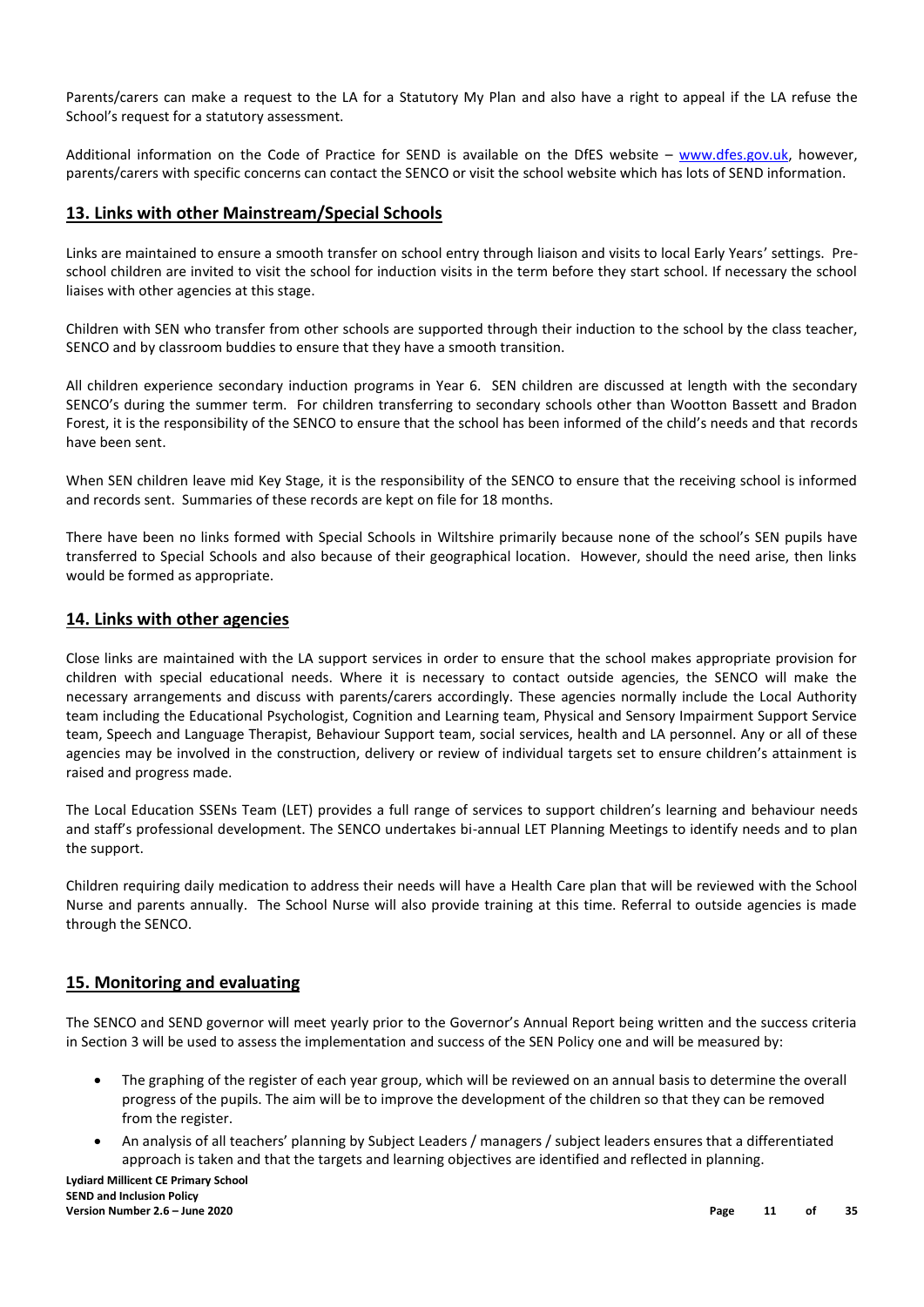- Parents/carers being aware of individual targets set for children by discussing, receiving and having their views recorded.
- Children being involved in discussing, constructing, reviewing and having their views recorded.
- Individual targets being monitored to ensure that children progress through specific, measurable, achievable, realistic, time-bound targets (SMART).
- Ensuring that outside agencies, where appropriate, have their comments recorded on My Support Plan documents.
- The Governors' Annual Report to Parents shows the success of the policy or any changes needed for the subsequent year.
- The School Development Plan priorities which include the provision for SEND.
- Undertaking a value for money review of our Special Educational Needs funding.
- Any external evaluation or inspection.
- Termly monitoring of procedures and practice by the SEND governor.

#### **15.1 Success criteria will be**:

- All planning reflects individual targets and any previously identified need.
- The majority of those children identified and needing SEND support reach their expected target as judged through objective testing and/or teacher's professional judgement and/or no longer need additional support.
- All targets/My Support Plans include written/recorded comments from parents and children, and where necessary outside agency involvement.

#### **16. Complaints procedures for SEND**

In the event of a complaint with a child's SEND provision, the child's parents/carers should discuss this with the class teacher. If this proves unsuccessful the matter should be referred to the SENCO. Should the matter still be unresolved the parents/carers should contact the SEND governor. If the complaint remains unresolved the Chair of Governors should be involved and finally the complaint should be taken to the LA and/or Secretary of State.

#### **Glossary of Terms**

| <b>BSS</b>   | <b>Behaviour Support Service</b>                                 |
|--------------|------------------------------------------------------------------|
| LA           | Local Authority                                                  |
| <b>LET</b>   | <b>Local Education Team</b>                                      |
| <b>SEN</b>   | <b>Special Educational Need</b>                                  |
| <b>SEND</b>  | Special Educational Needs and Disability                         |
| <b>SENCO</b> | Special Educational Needs Co-coordinator                         |
|              | <b>SMART</b> Specific, Measurable, Achievable, Realistic, Timely |
| TA           | <b>Teaching Assistant</b>                                        |
| <b>LSS</b>   | Learning Support Service                                         |
| <b>GRSS</b>  | Wiltshire Graduated Response to SEND Support                     |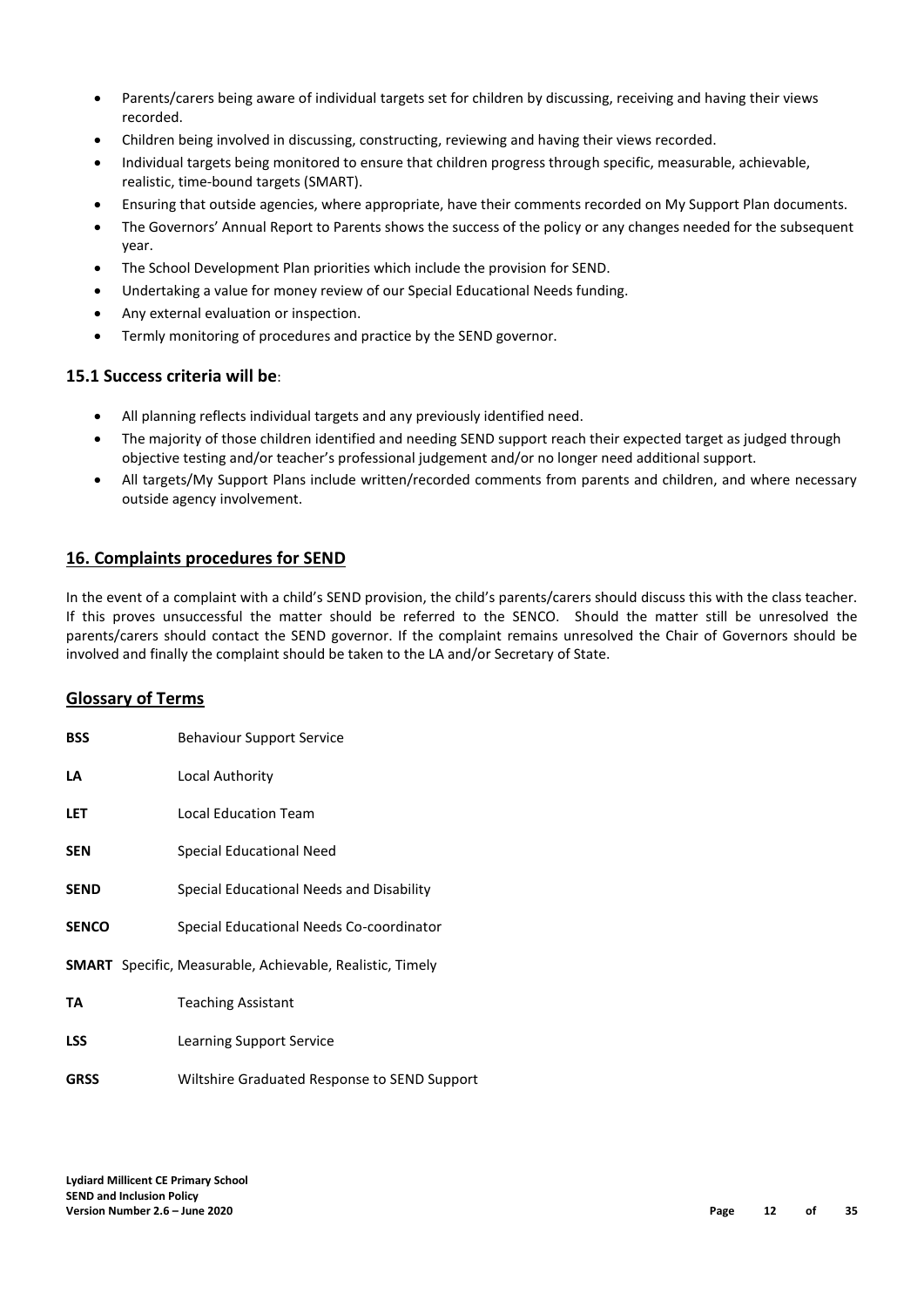#### **Lydiard Millicent CE Primary School Inclusion Policy Please also refer to our Equality Information 2014 with reference to this policy**

#### **Introduction**

At Lydiard Millicent CE Primary School we are committed to giving all of our children every opportunity to achieve the highest of standards. We do this by taking account of pupils' varied life experiences and needs. We offer a broad and balanced curriculum and have high expectations for all children. The achievements, attitudes and well-being of all our children matter. This policy helps to ensure that this school promotes the individuality of all our children, irrespective of ethnicity, attainment, age, disability, gender, sexual orientation or background. Our school population has limited social and ethnic diversity and members are taught to value and celebrate difference in others.

#### **Aims and objectives**

Inclusion lies at the heart of our School's vision. We actively seek to remove the barriers to learning and participation that can hinder or exclude individual pupils, or groups of pupils. This means that equality of opportunity must be a reality for our children. We make this a reality through the attention we pay to the different groups of children within our school:

- · Girls and boys;
- · Minority ethnic and faith groups;
- · Children who need support to learn English as an additional language;
- · Children with special educational needs;
- · Gifted and talented children;
- · Children who are at risk of disaffection or exclusion;
- · Travellers and asylum seekers.

The National Curriculum is our starting point for planning a curriculum that meets the specific needs of individuals and groups of children. We meet these needs through:

- · Setting suitable learning challenges;
- · Responding to children's diverse learning needs;
- · Overcoming potential barriers to learning and assessment for individuals and groups of pupils;
- · Providing other curricular opportunities outside the National Curriculum to meet the needs of individuals or groups of children.

We achieve educational inclusion by continually reviewing what we do, through asking ourselves these key questions:

- · Do all our children achieve their best?
- · Are there differences in the achievement of different groups of children?
- · What are we doing for those children who we know are not achieving their best?
- · Are our actions effective?
- · Are we successful in promoting racial harmony and preparing pupils to live in a diverse society?

#### **Teaching and learning styles**

We aim to give all our children the opportunity to succeed and reach the highest level of personal achievement. We analyse the attainment of different groups of pupils to ensure that all pupils are achieving as much as they can. We also make ongoing assessments of each child's progress. Teachers use this information when planning their lessons. It enables them to take into account the abilities of all their children. For some children, we may need to use the programmes of study from earlier key stages.

**Lydiard Millicent CE Primary School SEND and Inclusion Policy Version Number 2.6 – June 2020 Page 13 of 35**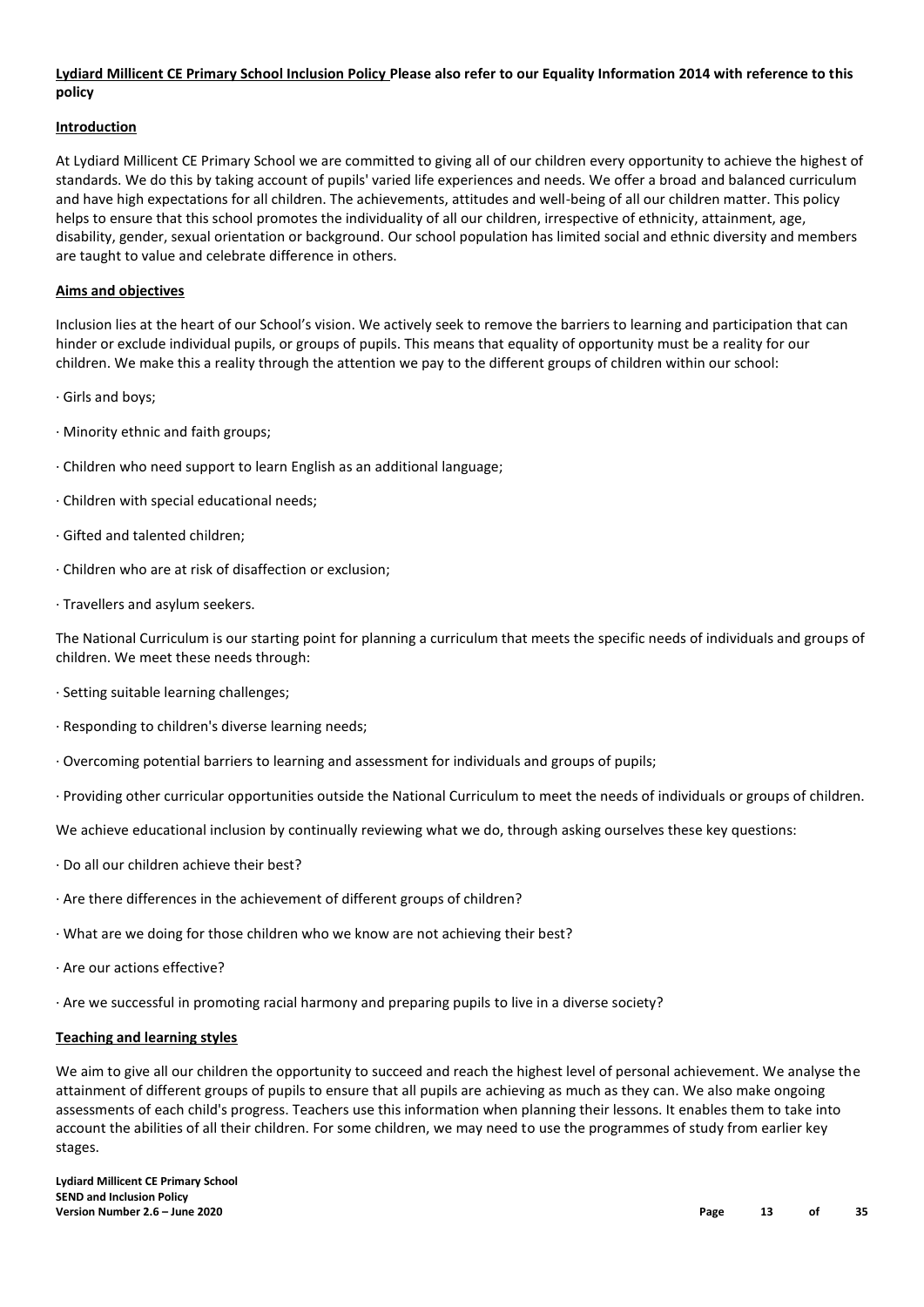When the attainment of a child falls significantly below the expected level, teachers enable the child to succeed by planning work that is in line with that child's individual needs. Where the attainment of a child significantly exceeds the expected level of attainment, teachers use materials from a later key stage, or extend the breadth of work within the area or areas for which the child shows particular aptitude.

Teachers ensure children:

- · Feel secure and know that their contributions are valued;
- · Appreciate and value the differences *they see* in others;
- · Take responsibility for their own actions;
- · Participate safely, in clothing that is appropriate to their religious beliefs;
- · Are taught in groupings that allow them all to experience success;
- · Use materials that reflect a range of social and cultural backgrounds, without

#### Stereotyping;

- *· Have a* common curriculum experience that allows for a range of different learning styles;
- · Have challenging targets that enable them to succeed;
- · Are encouraged to participate fully, regardless of disabilities or medical needs.

#### **Children with disabilities** (physical, learning, emotional/behaviour)

Some children in our school have disabilities and consequently need additional resources. The school is committed to providing an environment that allows these children full access to all areas of learning. At present we do not have any pupils with physical disabilities however in response to the Disability Act 2001, the governing body reviews annually how the school can be made more accessible for disabled children and it has an Accessibility Plan with time-related targets. Further details are to be found in the school's disability policy. Information relating to pupils with learning disabilities can be found in the school's SEN policy.

#### **Disapplication and modification**

The school can, where necessary, modify or disapply the National Curriculum and its assessment arrangements. Our school policy is to do this only in exceptional circumstances. The school makes every effort to meet the learning needs of all its children, without recourse to disapplication or modification. We achieve this through greater differentiation of the child's work, or through the provision of additional learning resources and learning support assistants. When necessary, we also support learning through appropriate external specialists. In such cases, teachers work closely with these agencies to support the child.

In exceptional circumstances we may decide that modification or disapplication is the correct procedure to follow. We would only do this after detailed consultation with parents and the Local Education Authority. The school's governor with responsibility for special educational *needs* would also be closely involved in this process. We would ensure that *every* effort had *been* made to provide the necessary support from within the school's resources before considering such action.

Should we go ahead with modification or disapplication, we would do so through:

· Section 364 of the Education Act 1996. This allows modification or disapplication of the National Curriculum, or elements of it, through a statement of special educational needs;

· Section 365 of the Education Act 1996. This allows the temporary modification or disapplication of the National Curriculum, or elements of it.

#### **Racism and inclusion**

The school has implemented the recommendations of *The Stephen Lawrence Inquiry.- MacPherson Report (1999).* The diversity of our society is addressed through our schemes of work, which reflect the programmes of study of the National Curriculum.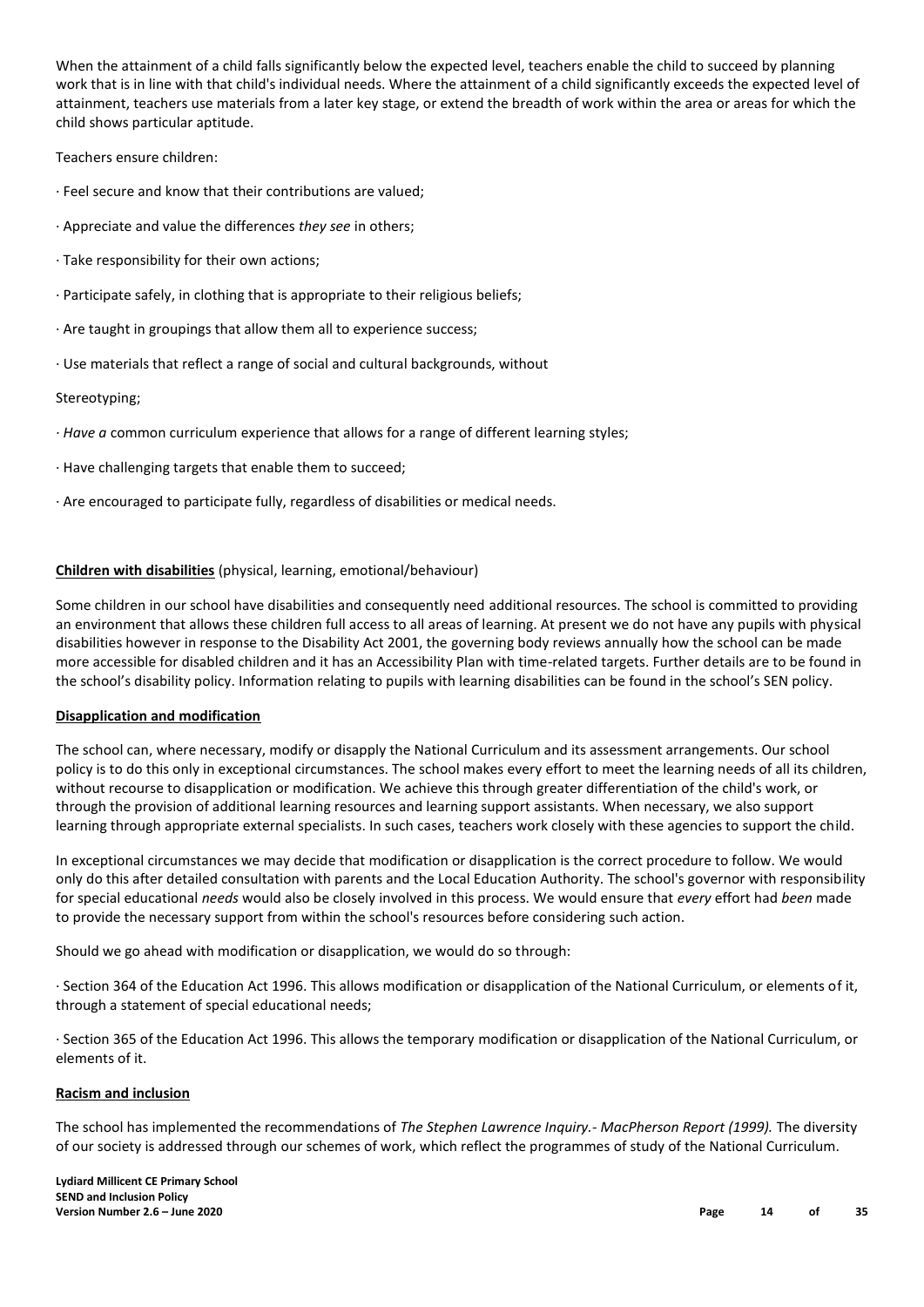Teachers are flexible in their planning and offer appropriate challenges to all pupils, regardless of ethnic or social background. All racist incidents are now recorded and reported to the governing body by the head teacher. The school contacts parents of those pupils involved in racist incidents. Further details are to be found in the school's Racial Equality Policy.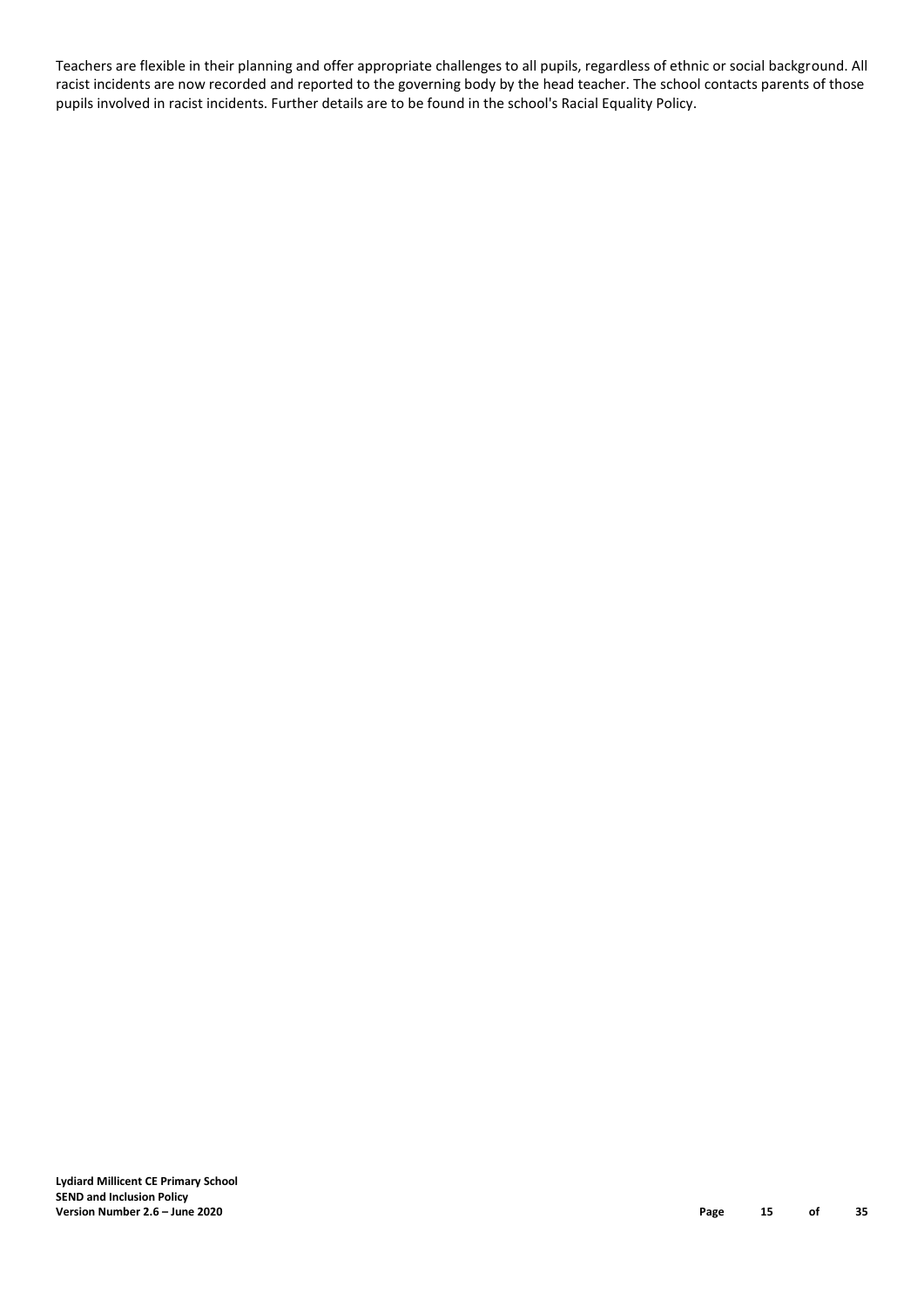

# **LYDIARD MILLICENT CE PRIMARY SCHOOL/ RIDGEWAY FARM CE ACADEMY**

# **SEND TEACHER GUIDANCE PACK 2018**



#### **Teachers should:**

- $\checkmark$  Differentiate in planning for all children.
- $\checkmark$  Provide Quality First Teaching and an inclusion friendly environment.
- $\checkmark$  Identify pupils with SEND as early as possible.
- $\checkmark$  Identify areas children find difficult and plan for these early.
- $\checkmark$  Plan lessons to identify and support areas of difficulty.
- $\checkmark$  Use appropriate assessment and set ambitious targets.
- $\checkmark$  Have high expectations for SEND pupils.
- $\checkmark$  Plan for pupils to access all curriculum areas.

#### **Identifying SEND at our schools:**

- $\checkmark$  If you have a concern, use the GRSS Quick Checker to identify the main area of concern. Within GRSS, you will be signposted to a suggestion of strategies to try. Over a 2 week period, you should use the GRSS Assessment and Checklist to keep a record of the strategies you have tried and complete the 'Assess' section of the GRSS Pupil Profile as evidence.
- $\checkmark$  If a child continues to makes little or no progress or you still have a concern about a child's development or access to learning let the SENCO know immediately by completing the Concern Sheet (Appendix 1).

#### **A Concern Sheet should be raised if progress:**

- $\checkmark$  Is significantly slower than that of their peers starting from the same baseline.
- $\checkmark$  Fails to match or better the child's previous rate of progress.
- $\checkmark$  Fails to close the attainment gap between the child and their peers.
- $\checkmark$  Is not improving despite strategies implemented and evidenced in the GRSS Pupil Profile.

#### **Steps to take once a Concern Sheet is raised:**

- $\checkmark$  Meet with SENCO to Plan and Do next steps using GRSS.
- $\checkmark$  Inform parents and share next steps use a Progress Meeting Sheet (Appendix 2).
- $\checkmark$  Put in high quality teaching targeted at their areas of weakness. Teacher to carry out 1:1 as well as high quality TA support (6 weeks) (Refer to Appendix 5).
- $\checkmark$  Fill in a Vulnerable Tracking sheet (Appendix 3).
- $\checkmark$  Update GRSS Pupil Profile as evidence.

#### **After 6 weeks:**

- $\checkmark$  Let SENCO know results of high quality teaching.
- $\checkmark$  Meet with SENCO to Plan and Do next steps using GRSS.
- $\checkmark$  Inform parents and share next steps use a Progress Meeting Sheet (Appendix 2).
- $\checkmark$  Put in high quality teaching targeted at their areas of weakness. Teacher to carry out 1:1 as well as high quality TA support (6 weeks) (Refer to Appendix 5).
- $\checkmark$  Fill in a Vulnerable Tracking sheet (Appendix 3).
- $\checkmark$  Update GRSS Pupil Profile as evidence.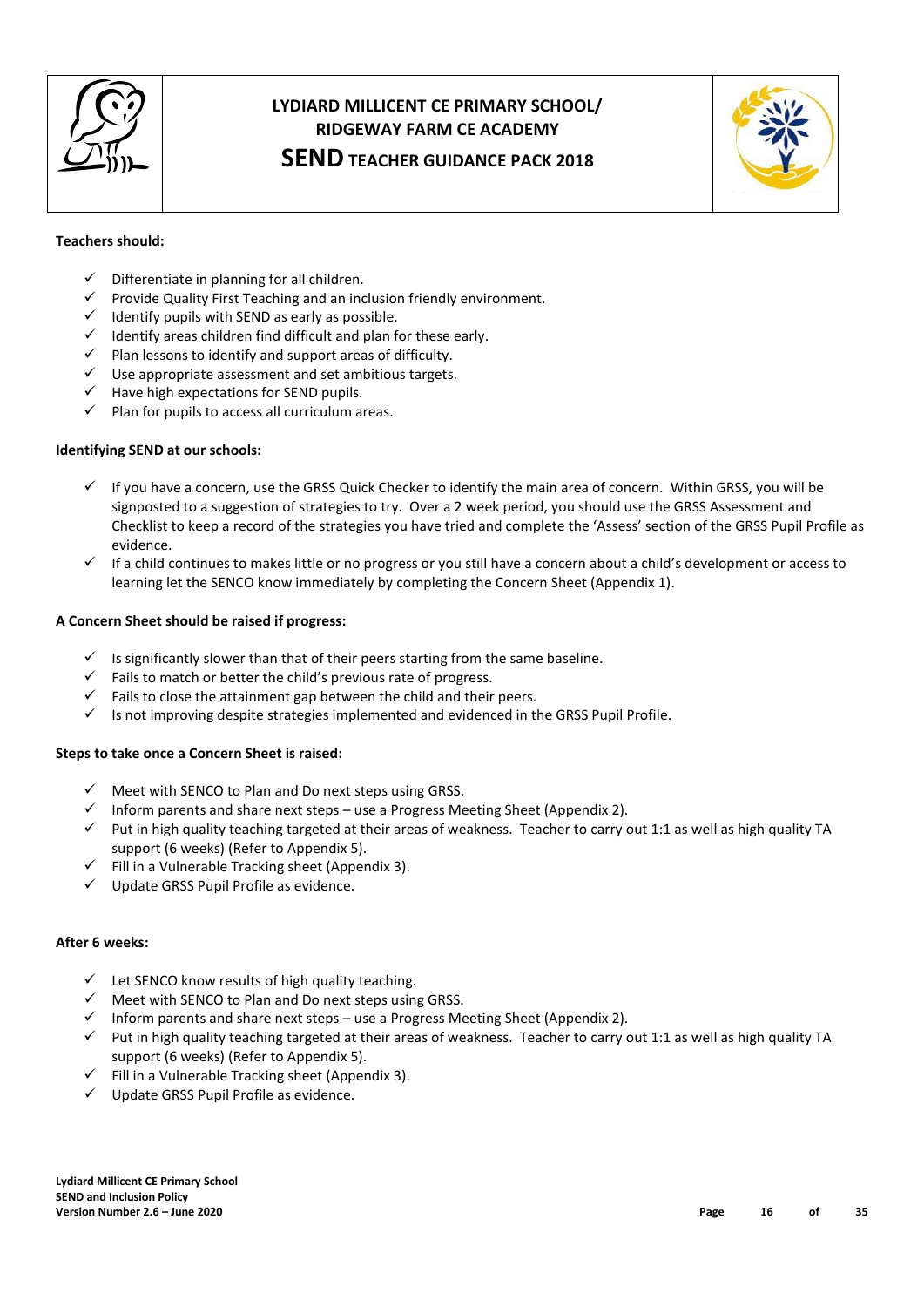#### **After 12 weeks:**

- $\checkmark$  Let SENCO know results of high quality teaching.
- $\checkmark$  Make a decision of next steps:
	- 1) Try another 6 weeks if *some* progress made using GRSS guidelines and suggestions
	- 2) SENCO/Class Teacher to fill in DART form and get support and/or advice from SSENS *if slow or no progress.*  Documented evidence from GRSS will be needed to send with the DART or it will be rejected by the SSENs Team.
	- 3) Inform parents at review meeting saying that slow progress and/or low attainment does not automatically mean a child is recorded as having SEN. It may just be a block or slower development in an area. The child stays as 'a concern' until they make progress or outside agencies are involved.

#### **After a DART referral:**

- The child will be added to the SEND Register and monitored closely by the SENCO.
- $\checkmark$  The Class Teacher and TA plan support and intervention for the child based upon the recommendations in the SSENs report.
- $\checkmark$  A 'My Special Target Sheet' (child friendly Appendix 6) should be written with the child with clear SMART targets; support that will be put in place and when it will be reviewed. Copies of these should be given to the SENCO for monitoring.
- $\checkmark$  Class Teacher to meet with parents/carers to share targets and provision plans. Set a date at this initial meeting for the next review.
- $\checkmark$  Over the 6 week period, measure the impact support or intervention is having using the Vulnerable Tracking Sheet (Appendix 3). SENCO will check and monitor these at the end of each term.
- $\checkmark$  At the review meeting, complete the Review Meeting Form (Appendix 4) and discuss impact/progress and decide on whether to continue, change plan or withdraw support or specialist teaching if child has caught up or back on track. These forms will need to be shared with and signed the SENCO.
- $\checkmark$  If little or no progress has been made then SENCO and Class Teacher will put in place a My Support Plan (non-statutory) and a My Support Plan meeting will be arranged.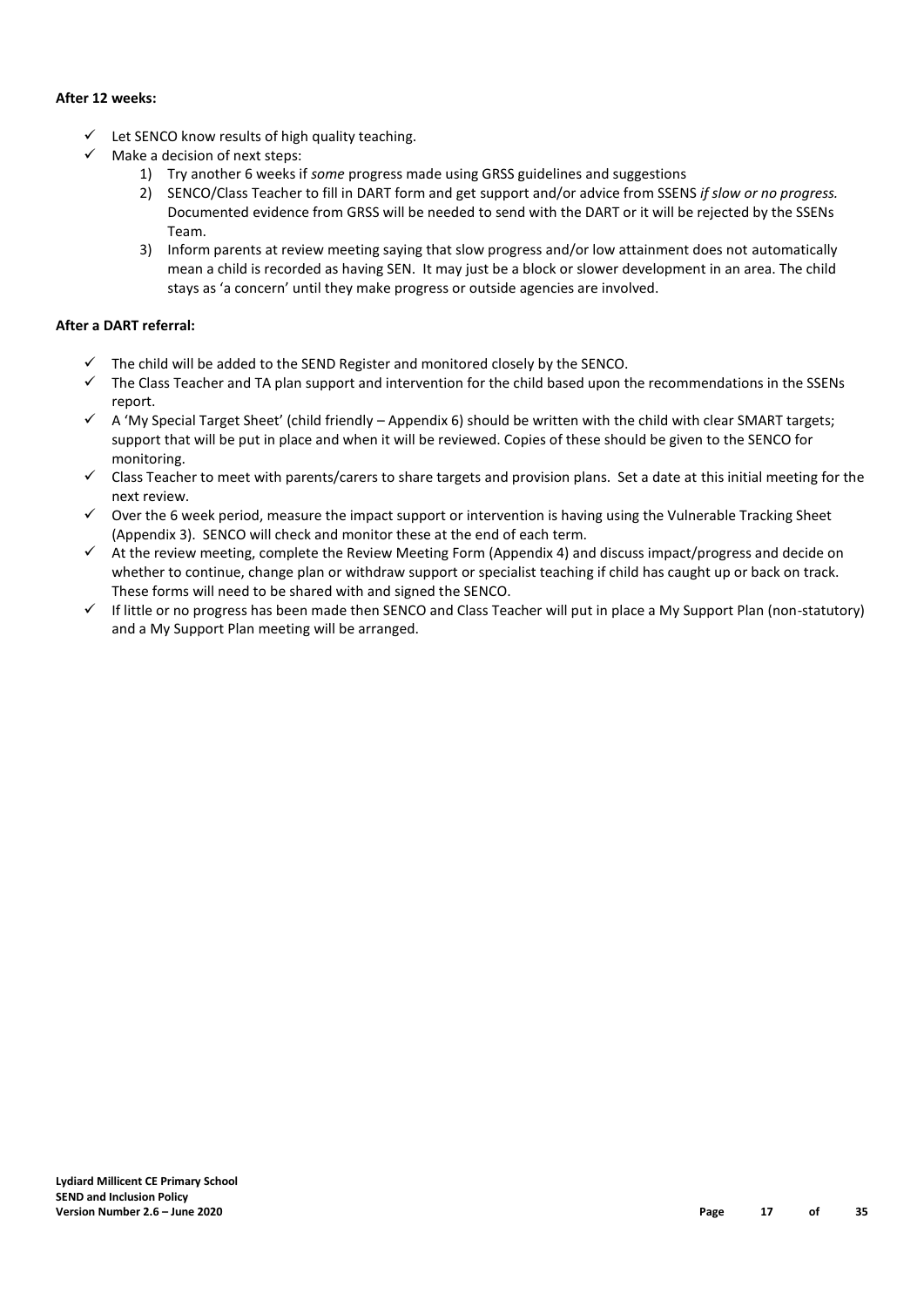# **Class Teacher SEND To-Do Checklist**

# **Children of Concern:**

- $\Box$  Complete GRSS quick checker to identify main need (saved on staff share)
- □ Monitored by Class Teacher for two weeks
- $\Box$  Quality First Teaching (QFT) in place for two weeks (appendix 4)
- $\Box$  Concern sheet completed and copy sent to SENCO (appendix 1)
- □ Observation by SENCO organised.
- $\Box$  Request review of provision with SENCO (after 6 weeks)
- □ Request to raise child at Solution Focused Meeting (SFM) sent to SENCO.
- $\Box$  Request to SENCO for DART referral to outside agencies (if no improvement seen after 12 weeks)

# **Children receiving School Support (SS):**

- $\Box$  GRSS started and updated termly (3 x) (saved on staff share)
- $\Box$  Support recorded on Vulnerable Pupil Provision Map (appendix 3)
- $\Box$  Copy of Vulnerable Pupil Provision Map updated termly and copy sent to SENCO (3x)
- $\Box$  Letter to parents sent informing them of support in place (appendix 8)
- Baseline Assessments (see assessments section in appendix 5) recorded on Vulnerable Tracking sheet
- $\Box$  Termly (3 x ) assessments completed to record progress/impact of intervention
- $\Box$  SMART Targets in place reviewed every 6 weeks with parents (appendix 2)
- □ Copy of SMART targets sent to SENCO
- □ Observation by SENCO organised.
- $\Box$  Request review of provision with SENCO
- □ Request to raise child at Solution Focused Meeting (SFM) sent to SENCO.
- $\Box$  Request to SENCO for DART referral to outside agencies (if no improvement seen after two terms)
- $\Box$  Request to SENCO for My Support Plan (MSP) (if no improvement seen after two terms following outside agency input)
- □ Complete 'All About Me' sheet (appendix 7).
- □ Request to SENCO for EHC Assessment (if no improvement seen after 3 full terms following MSP being in place)
- $\Box$  Update/create Case studies for all CYP working at emerging level (E1, E2 etc...) to record progress.

# **Children with an EHCP/My Plan:**

- $\Box$  GRSS updated termly (3 x) (saved on staff share)
- $\Box$  Support recorded on Vulnerable Pupil Provision Map (appendix 3)
- $\Box$  Copy of Vulnerable Pupil Provision Map updated termly and copy sent to SENCO (3x)
- $\Box$  Letter to parents sent informing them of support in place (appendix 8).
- $\square$  Baseline Assessments (see assessments section in appendix 5) recorded on Vulnerable Tracking sheet
- $\Box$  Termly (3 x) assessments completed to record progress/impact of intervention
- $\Box$  SMART Targets in place reviewed every 6 weeks with parents (appendix 2).
- □ Copy of SMART targets sent to SENCO
- □ Observation by SENCO organised.
- □ Request review of provision with SENCO
- $\Box$  Annual Review meeting paperwork completed (appendix 9, 10 and 11)
- □ Update 'All About Me' sheet (appendix 7).
- $\Box$  Update/create Case studies for all CYP working at emerging level (E1, E2 etc...) to record progress (appendix 12)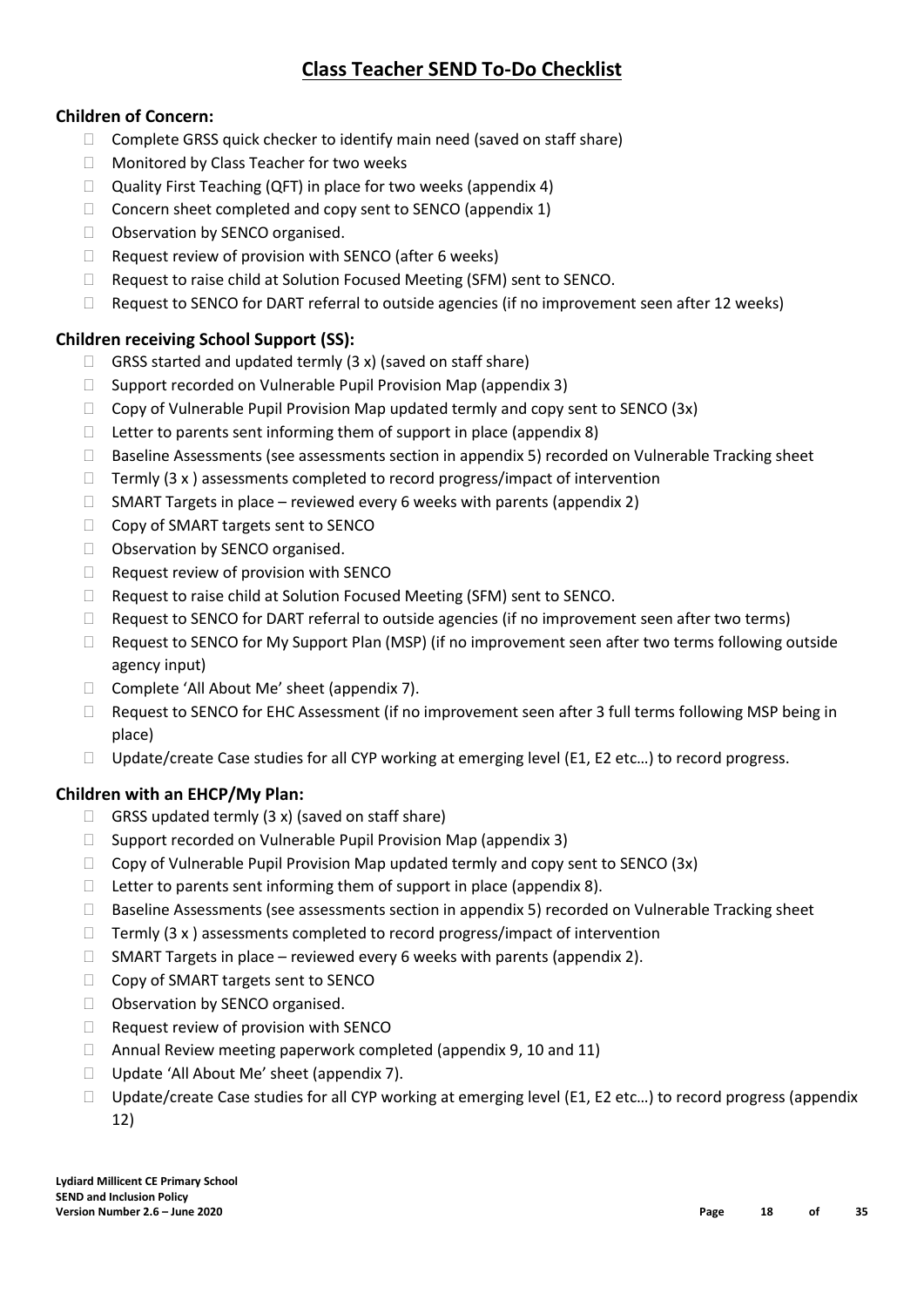# SEND Levels of Support Flowchart

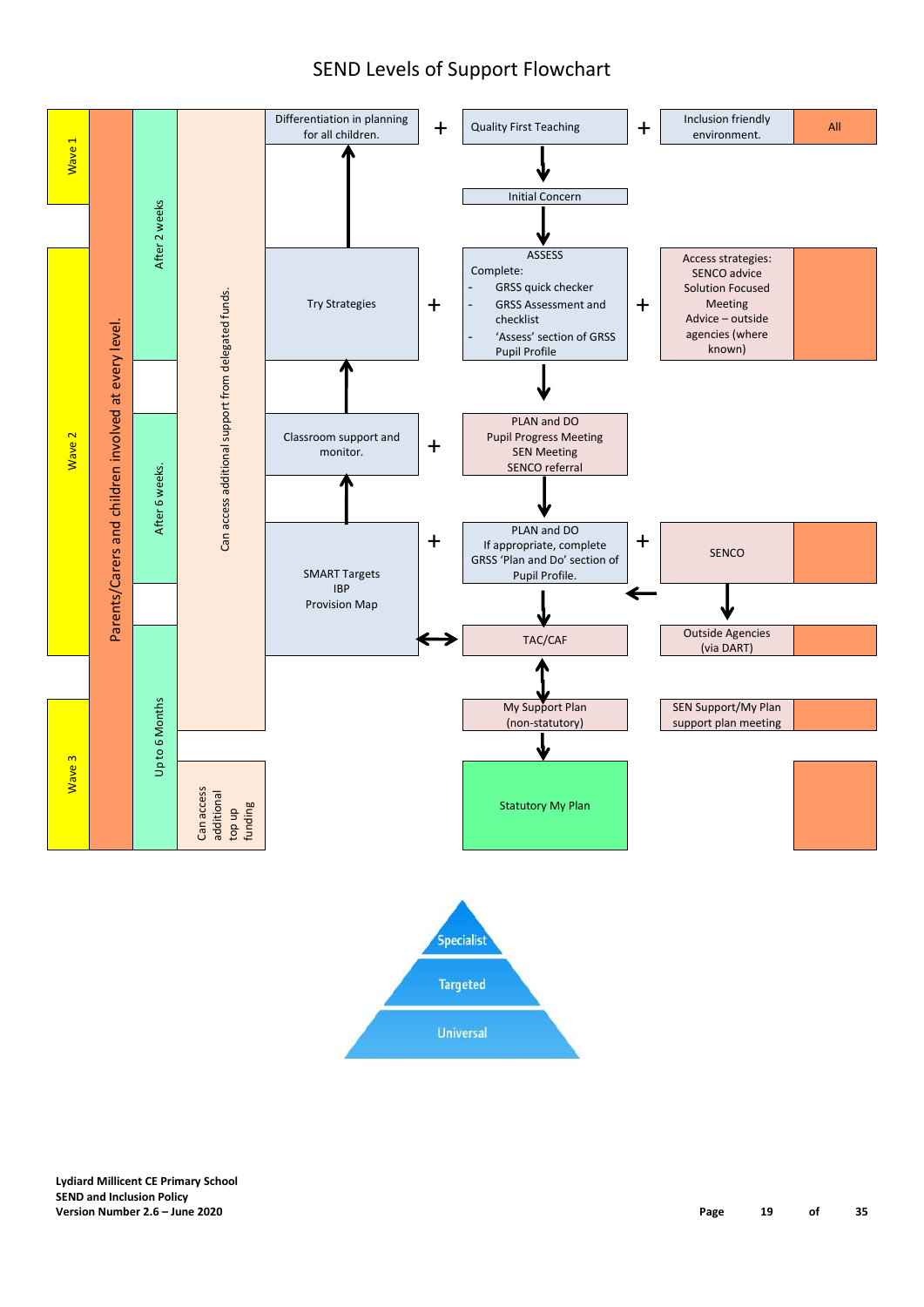#### (Appendix 1 – Concern Sheet)

| Parents Informed: Yes / No |
|----------------------------|
|                            |
|                            |

#### Area(s) of Concern (Identified using the GRSS Quick checker):

| Cognition and Learning | Communication and | Social. Emotional and | Sensory and Physical |
|------------------------|-------------------|-----------------------|----------------------|
|                        | Interaction       | Mental Health         |                      |

Please reflect on this child's learning (highlight concerns):

| Learning Skills             | Response to teaching style     | Social Skills                 | Subject Competence      |
|-----------------------------|--------------------------------|-------------------------------|-------------------------|
| Maintaining focus to tasks. | Working well in a group.       | Relationships with other      | Speaking, listening and |
|                             |                                | pupils.                       | communication.          |
| Confidence in attempting    | Ability to take responsibility | Relationship with adults.     | Reading.                |
| tasks.                      | for own work.                  |                               |                         |
| Interest in tasks/          | Motivation on a 1:1 level.     | Attention                     | Writing.                |
| motivation.                 |                                | seeking/withdrawn.            |                         |
| Understanding tasks.        | Resilience during group or     | Co-operation.                 | Spelling/Phonics.       |
|                             | whole class work.              |                               |                         |
| Completion of tasks.        | Working independently.         | Self-control.                 | Numeracy.               |
| Age appropriate skills.     | Organisation of                | Play times/lunch times.       | Other:                  |
|                             | resources/possessions.         |                               |                         |
| Gross/fine motor skills.    | Asking for help.               | Ability to regulate emotions. |                         |

#### Date and outcome of discussion with parents:

| Has the child had a recent eye test?        | Y/N | Is the child EAL?                 | Y/N |
|---------------------------------------------|-----|-----------------------------------|-----|
| Has the child has a recent hearing test?    | Y/N | Is the child Pupil Premium?       | Y/N |
| Has the child been seen by the GP recently? | Y/N | Is the child CIN/under a CP Plan? | Y/N |

#### What resources have you employed?

| Resources tried | Duration | Impact |
|-----------------|----------|--------|
|                 |          |        |
|                 |          |        |
|                 |          |        |
|                 |          |        |
|                 |          |        |
|                 |          |        |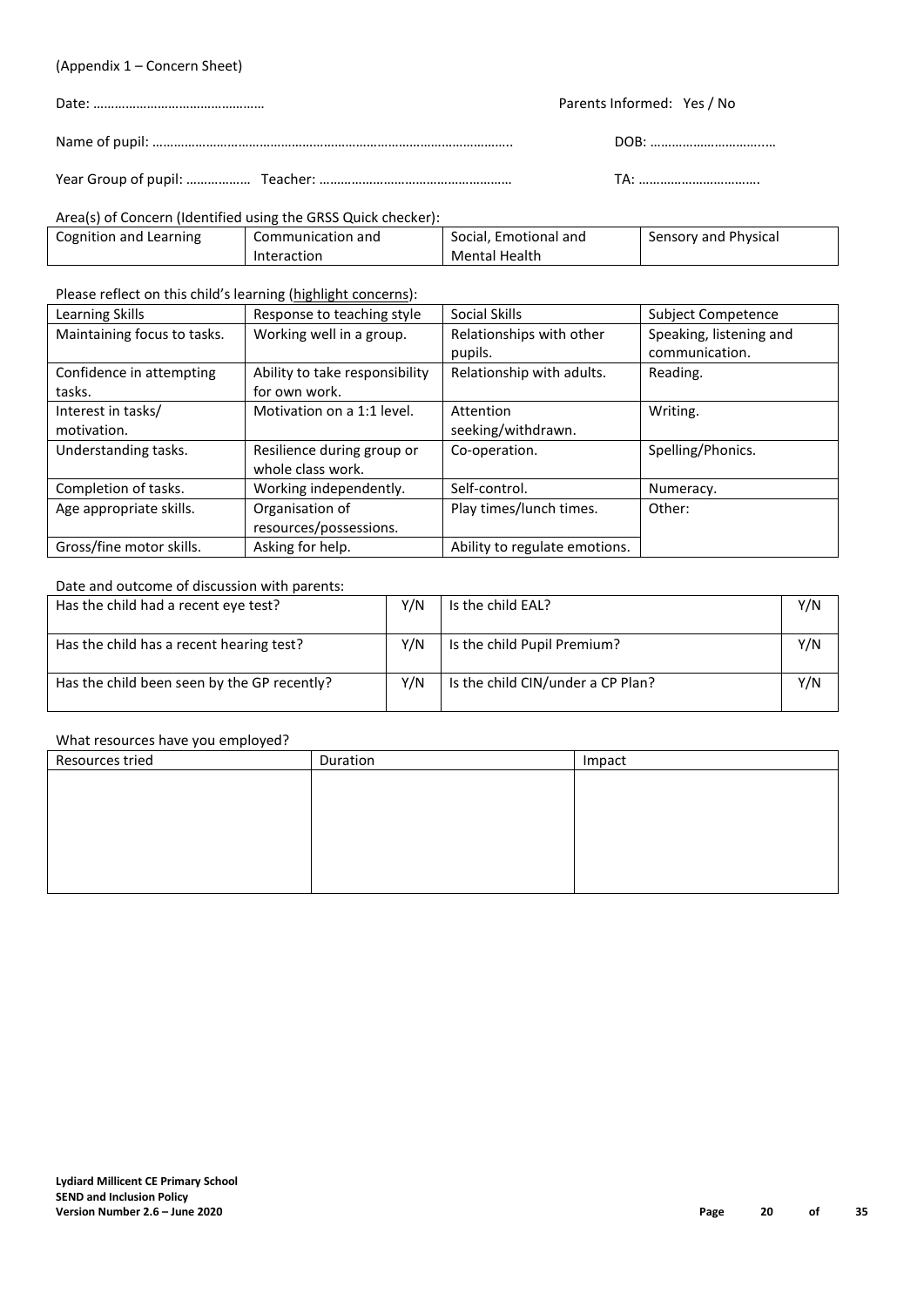Actions taken to remove barriers and support the child (Quality First Teaching):

| Cognition and Learning              |                               | Communication and Interaction |                               |
|-------------------------------------|-------------------------------|-------------------------------|-------------------------------|
| Identified gaps in learning.        | Peer support.                 | Individual visual timetable.  | Peer support.                 |
| Alternative methods for             | Increased use of role play    | Seated with a suitable role   | Pre-teaching vocabulary.      |
| recording.                          | and drama.                    | model.                        |                               |
| Word banks, sentence                | Use of resources e.g.         | Social stories.               | Simplified language.          |
| starters, writing frames.           | Numicon.                      |                               |                               |
| Simplified instructions.            | Visual support.               | Individual word banks.        | Visual prompts.               |
| Now and Next task board.            | Small group support in class. | Specific groupings in class.  | Referred to SWASS             |
|                                     |                               |                               | document.                     |
| Social, Emotional and Mental Health |                               | Sensory and/or Physical       |                               |
| Sitting near an adult/role          | Clear expectations.           | Different coloured            | Pen/pencil grips.             |
| model.                              |                               | paper/IWB etc.                |                               |
| Regular positive praise.            | Clear time limits.            | Coloured overlay.             | Modified exercise books.      |
| Regular routines.                   | Clear choices.                | Writing slope.                | Pincer scissors, triangular   |
|                                     |                               |                               | pens etc.                     |
| Tactically ignoring minor           | Class responsibilities.       | Enlarged versions of text.    | Support with changing if      |
| behaviour.                          |                               |                               | required.                     |
| Prepare for change.                 | Modelling.                    | Sitting near the front.       | Fine motor programme.         |
| 1:1 time to build                   | Safe space within the         | Use of ICT where              | Gross motor programme.        |
| relationships.                      | classroom.                    | appropriate.                  |                               |
| Ways to indicate need of            |                               | Discussion with specialist    | Specialist resources e.g. ear |
| support.                            |                               | TA.                           | defenders.                    |

#### What interventions has the child been part of?

| Resources tried | Duration | Impact |
|-----------------|----------|--------|
|                 |          |        |
|                 |          |        |
|                 |          |        |
|                 |          |        |

#### Assessment Data:

| Assessment/DATE | Autumn | Spring | Summer |
|-----------------|--------|--------|--------|
| Reading         |        |        |        |
| Writing         |        |        |        |
| Maths           |        |        |        |

#### Additional Information:

| Raised at SFM? | Y/N | Observed by SENCO?          | Y/N |
|----------------|-----|-----------------------------|-----|
| Raised a DART  | Y/N | Moved on to school support? | Y/N |

1<sup>st</sup> Meeting review date: ..................... (After 6 weeks) 2<sup>nd</sup> Meeting review date: ......................... (After 12 weeks)

Signed by SENCO: ……………………………………………Mrs Katy Mann Date: ……………………………………………………………………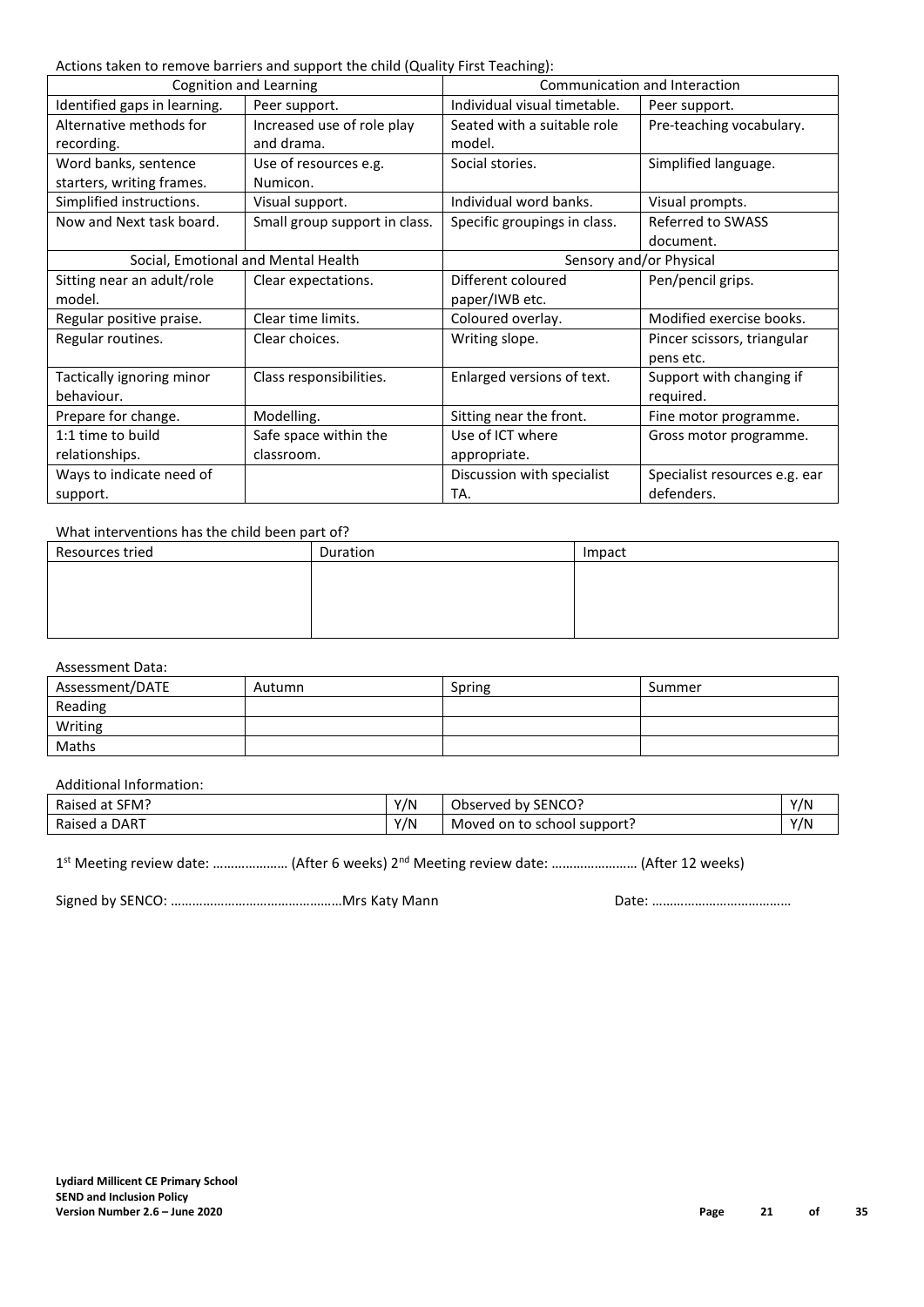| <b>Progress Meeting/Review Form</b>                             |             |                          |  |                 |  |  |  |
|-----------------------------------------------------------------|-------------|--------------------------|--|-----------------|--|--|--|
| Name:                                                           | Year Group: |                          |  |                 |  |  |  |
| Those present:<br>Date:                                         |             |                          |  |                 |  |  |  |
| <b>Current Attainment Levels (ARE):</b>                         | $\sf R$     | W                        |  | M               |  |  |  |
| Expected / target Attainment Levels:                            | $\sf R$     | W                        |  | M               |  |  |  |
| What's working well:                                            |             | What's not working well: |  |                 |  |  |  |
| Agreed actions:                                                 |             |                          |  | By Whom/By When |  |  |  |
| Reports & discussions by attendees (can include professionals): |             |                          |  |                 |  |  |  |
| SMART Target(s) for next $4 - 6$ weeks:                         |             |                          |  |                 |  |  |  |
| 1.                                                              |             |                          |  |                 |  |  |  |
| 2.                                                              |             |                          |  |                 |  |  |  |
| 3.                                                              |             |                          |  |                 |  |  |  |
| Next Review date $(6 - 8$ Weeks):                               |             |                          |  |                 |  |  |  |
| Signed:                                                         |             |                          |  |                 |  |  |  |

(Appendix 2)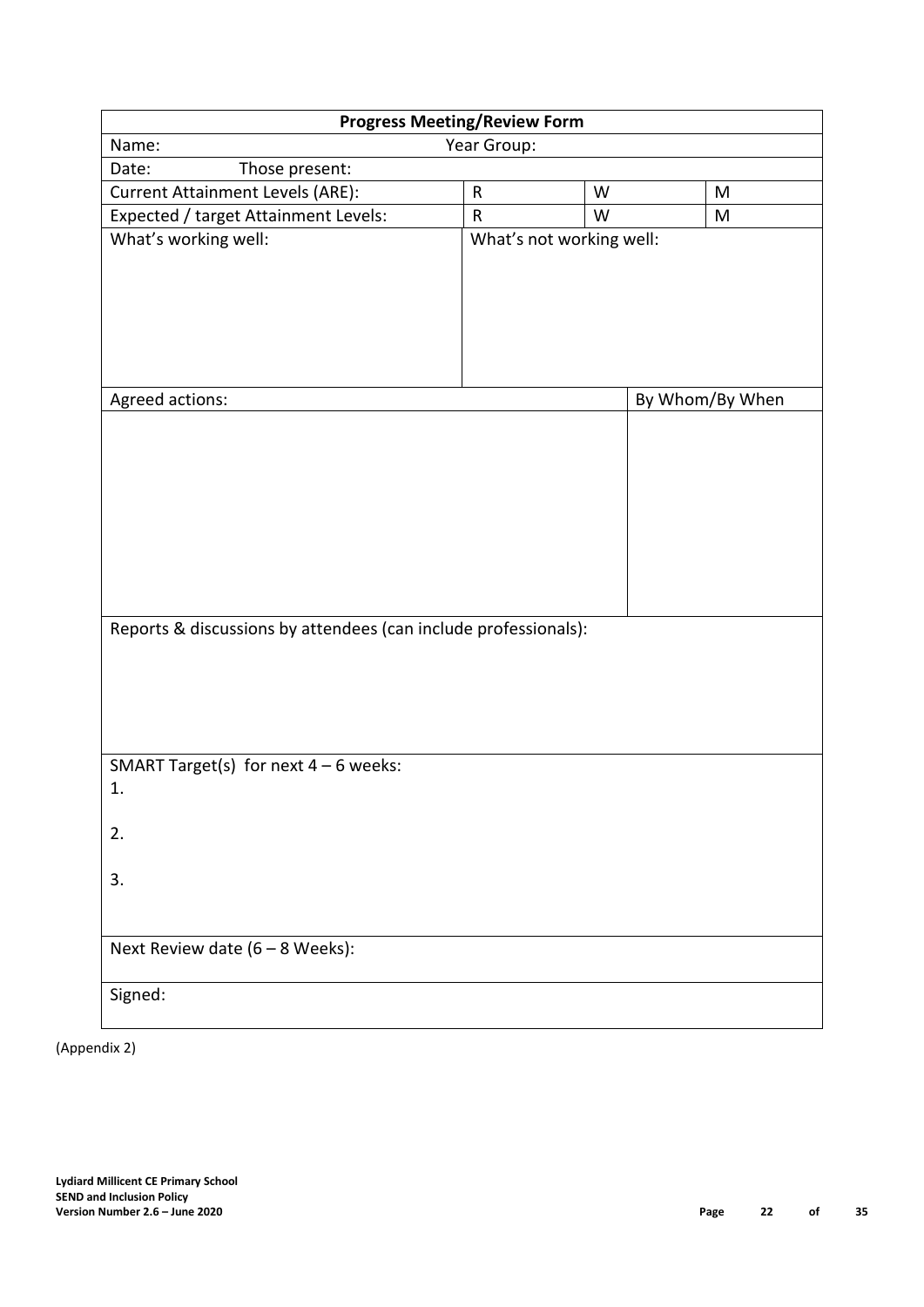| My Special Targets | Name:                                     | Class:<br>Date:               |                          |
|--------------------|-------------------------------------------|-------------------------------|--------------------------|
| My SMART Targets   | What help do I need to<br>achieve target? | When do I have my<br>support? | My progress!<br>(Impact) |
| 1.                 |                                           |                               |                          |
|                    |                                           |                               |                          |
|                    |                                           |                               |                          |
| 2.                 |                                           |                               |                          |
|                    |                                           |                               |                          |
|                    |                                           |                               |                          |
| 3.                 |                                           |                               |                          |
|                    |                                           |                               |                          |
|                    |                                           |                               |                          |
|                    |                                           |                               |                          |
|                    |                                           |                               |                          |

These targets need to be reviewed with parents or carers on a regular basis – please log the meetings overleaf: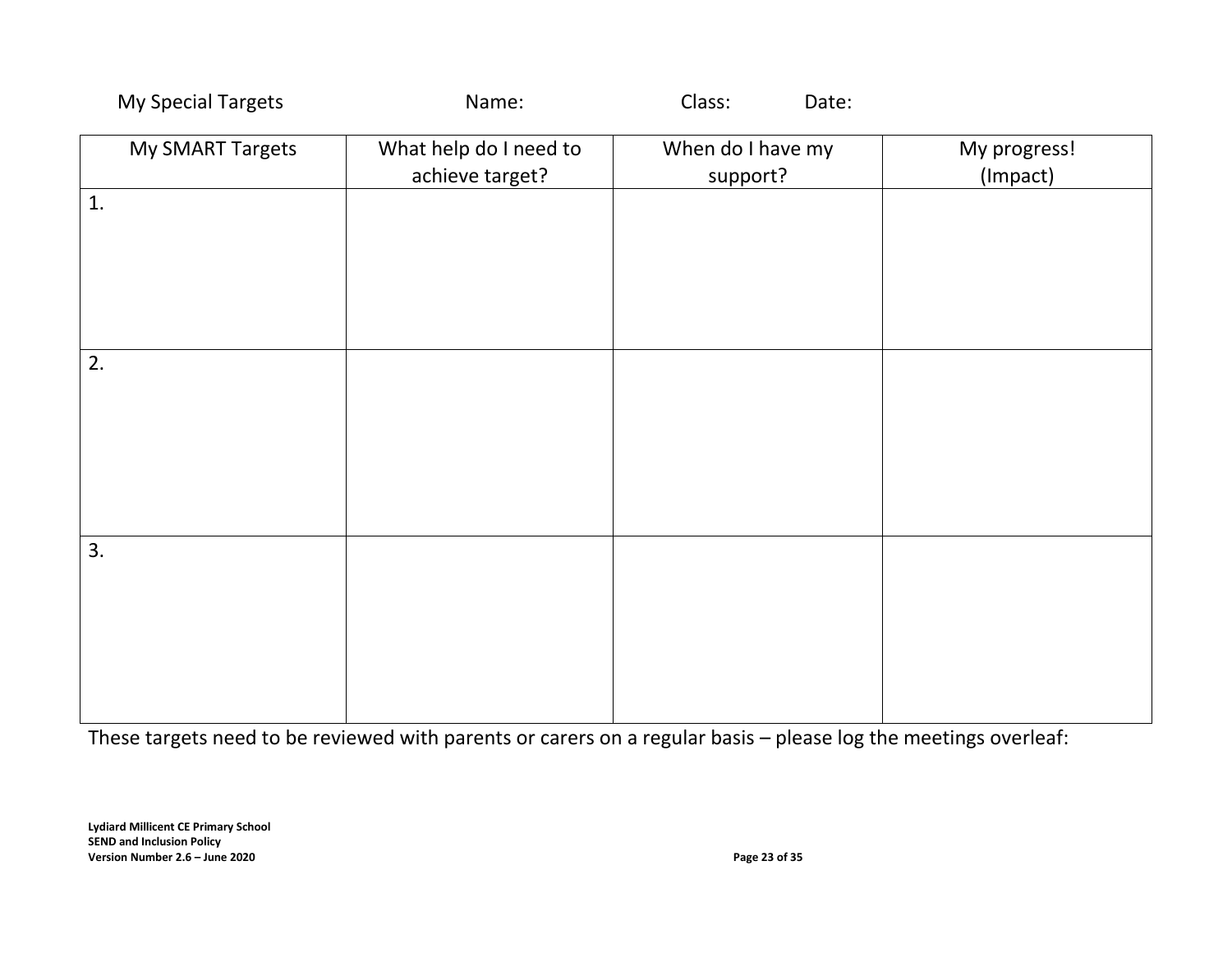(Appendix 3 – Vulnerable Tracking Sheet)

# **Vulnerable Pupil Tracking – Front Sheet**

## **(This sheet must stay in the Vulnerable file so that interventions can be tracked through school. Additional sheets can be added but they should not be replaced).**

| Name:                                                                                          |           |             |           | DOB:       |         |                      |  |
|------------------------------------------------------------------------------------------------|-----------|-------------|-----------|------------|---------|----------------------|--|
| Date of entry to school if other than September reception:                                     |           |             |           |            |         |                      |  |
| Reason for individual tracking: (please circle)<br><b>Below ARE</b><br>Below expected progress |           |             |           |            |         |                      |  |
| Please circle any other following that apply:                                                  |           |             |           |            |         |                      |  |
| A, G & T<br><b>SEN</b>                                                                         | EAL       | Ethnic min. |           | <b>LAC</b> |         | <b>Pupil Premium</b> |  |
| Any contextual information that may impact on progress/achievement:                            |           |             |           |            |         |                      |  |
|                                                                                                |           |             |           |            |         |                      |  |
|                                                                                                |           |             |           |            |         |                      |  |
|                                                                                                |           |             |           |            |         |                      |  |
|                                                                                                |           |             |           |            |         |                      |  |
|                                                                                                |           |             |           |            |         |                      |  |
|                                                                                                |           |             |           |            |         |                      |  |
| End of EYFS                                                                                    | GLOD?     | $R -$       |           | $W -$      |         | $M -$                |  |
| End Year 1                                                                                     | Reading - |             | Writing - |            | Maths - |                      |  |
|                                                                                                |           |             |           |            |         |                      |  |
| End Year 2                                                                                     | Reading - |             | Writing - |            | Maths - |                      |  |
| End Year 3                                                                                     | Reading - |             | Writing - |            | Maths - |                      |  |
| End Year 4                                                                                     | Reading - |             | Writing - |            | Maths - |                      |  |
| End Year 5                                                                                     | Reading - |             | Writing - |            | Maths - |                      |  |
|                                                                                                |           |             |           |            |         |                      |  |
| Final results Year 6                                                                           | Reading - |             | Writing - |            | Maths - |                      |  |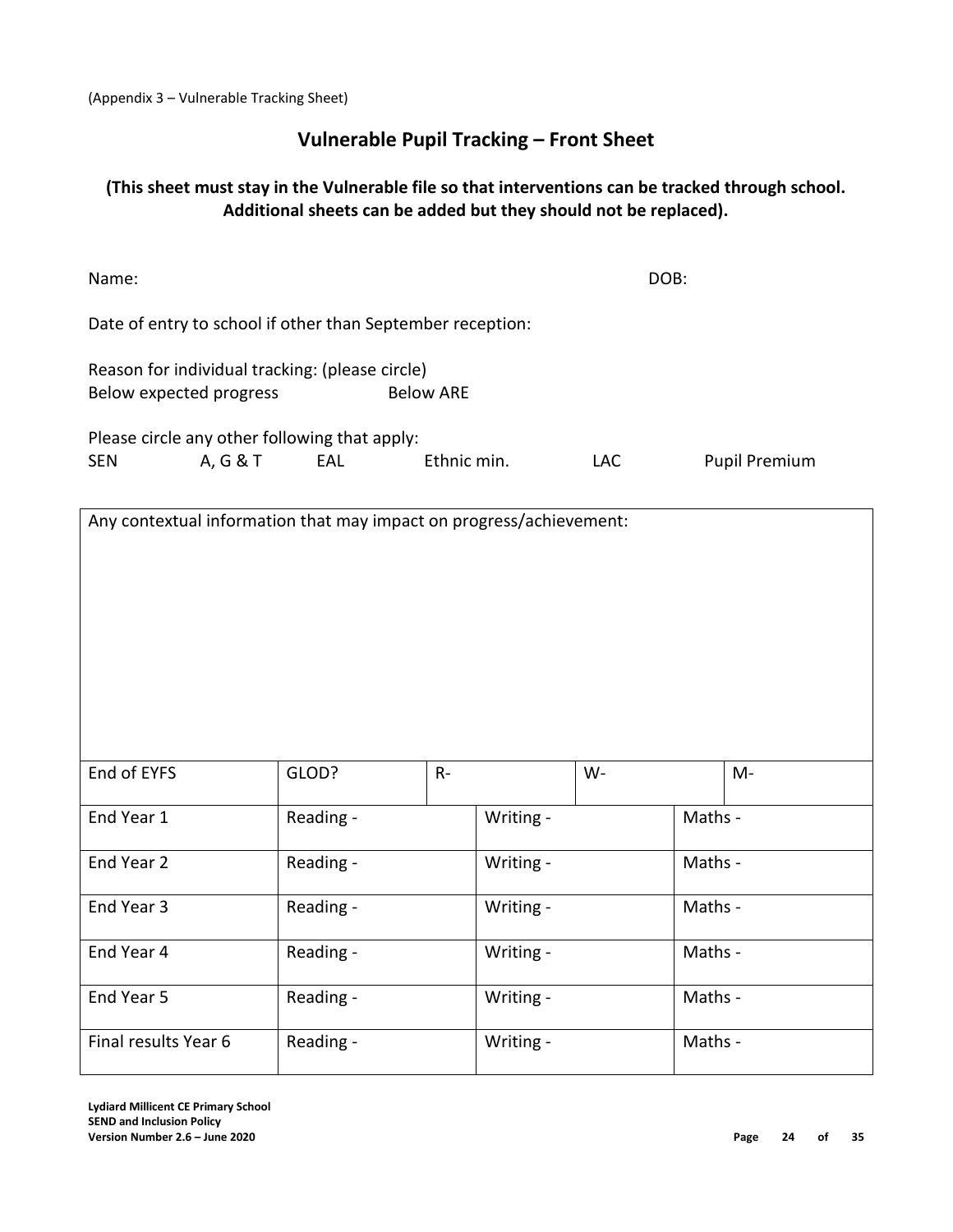(Appendix 3 – Vulnerable Tracking Sheet)

#### **Vulnerable Pupil Provision Map**

Please give brief details of additional support provided or interventions the child has been involved in. Impact MUST been evidenced but this can be in a variety of ways, e.g. a raw score, a spelling age, before and after pieces of writing….

| School     | Provision / Programme (this must | Date & length of | Starting score/baseline | End score/evidence of Impact |
|------------|----------------------------------|------------------|-------------------------|------------------------------|
| Year/Class | be above and beyond normal       | programme        |                         |                              |
|            | classroom provision)             |                  |                         |                              |
|            |                                  |                  |                         |                              |
|            |                                  |                  |                         |                              |
|            |                                  |                  |                         |                              |
|            |                                  |                  |                         |                              |
|            |                                  |                  |                         |                              |
|            |                                  |                  |                         |                              |
|            |                                  |                  |                         |                              |
|            |                                  |                  |                         |                              |
|            |                                  |                  |                         |                              |
|            |                                  |                  |                         |                              |
|            |                                  |                  |                         |                              |
|            |                                  |                  |                         |                              |
|            |                                  |                  |                         |                              |
|            |                                  |                  |                         |                              |
|            |                                  |                  |                         |                              |
|            |                                  |                  |                         |                              |
|            |                                  |                  |                         |                              |
|            |                                  |                  |                         |                              |
|            |                                  |                  |                         |                              |
|            |                                  |                  |                         |                              |
|            |                                  |                  |                         |                              |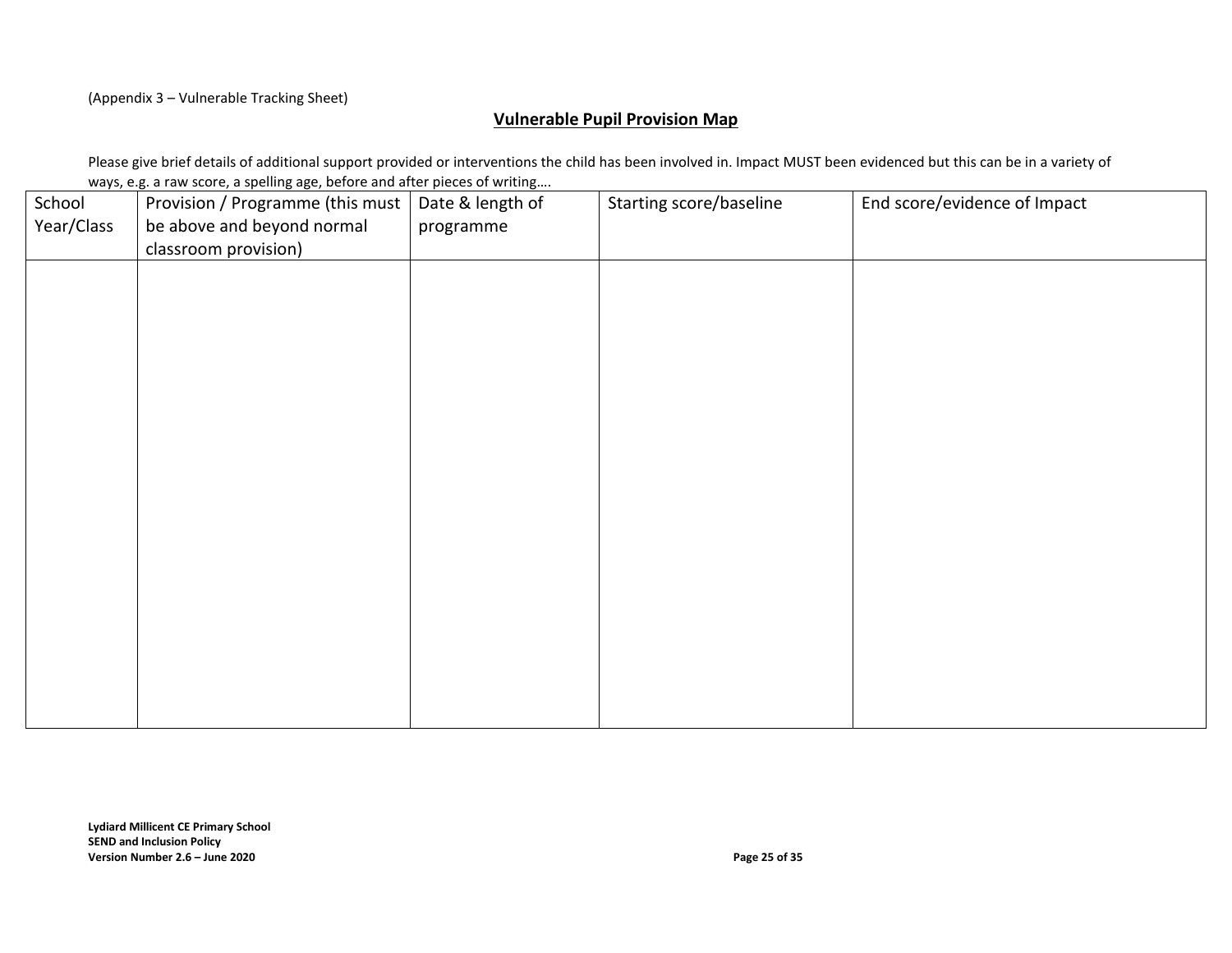(Appendix 4)

| <b>Evaluation of Quality First Teaching</b>                                                                                                                                                                                                                                                   |                                 |              |                                                                                    |   |                |                             |                    |
|-----------------------------------------------------------------------------------------------------------------------------------------------------------------------------------------------------------------------------------------------------------------------------------------------|---------------------------------|--------------|------------------------------------------------------------------------------------|---|----------------|-----------------------------|--------------------|
| Name of Child:                                                                                                                                                                                                                                                                                | Subject:                        | Date:        |                                                                                    |   |                |                             | Examples/Comments: |
|                                                                                                                                                                                                                                                                                               | Intervention Used (please tick) |              | Effectiveness in<br>participation in learning<br>(Please circle) $1 = \text{very}$ |   |                | effective 5 = not effective |                    |
| Pupil's name and eye contact established before<br>giving instructions                                                                                                                                                                                                                        |                                 | 1            | 2                                                                                  | 3 | 4              | 5                           |                    |
| Clear and simple instructions, breaking down<br>longer instructions and giving one at a time                                                                                                                                                                                                  |                                 | 1            | 2                                                                                  | 3 | 4              | 5                           |                    |
| Tasks are clearly explained, modelled or<br>scaffolded, and staff check for understanding                                                                                                                                                                                                     |                                 | 1            | 2                                                                                  | 3 | $\overline{4}$ | 5                           |                    |
| Key points/instructions are jotted down                                                                                                                                                                                                                                                       |                                 | 1            | $\overline{2}$                                                                     | 3 | 4              | 5                           |                    |
| New learning broken down into small steps                                                                                                                                                                                                                                                     |                                 | 1            | $\overline{2}$                                                                     | 3 | 4              | 5                           |                    |
| Link new learning to what pupil already knows,<br>for example, start a lesson with a class mind-<br>map of what they already know about a subject                                                                                                                                             |                                 | 1            | 2                                                                                  | 3 | 4              | 5                           |                    |
| Specific activities are differentiated<br>appropriately, e.g words for spelling practice,<br>times tables practice, methods of recording                                                                                                                                                      |                                 | 1            | $\overline{2}$                                                                     | 3 | 4              | 5                           |                    |
| There are opportunities for practical and<br>interactive, as well as paper and pencil tasks.                                                                                                                                                                                                  |                                 | 1            | $\overline{2}$                                                                     | 3 | 4              | 5                           |                    |
| Give pupils 'thinking time' or opportunities to<br>work with talk partners before answering a<br>questions, or say "I'm going to come back to you<br>in a minute for your idea"                                                                                                               |                                 | 1            | 2                                                                                  | 3 | 4              | 5                           |                    |
| A range of lesson activities are planned to take<br>account of different learning strengths, and<br>practical activities offered where possible, e.g<br>learning from pictures, diagrams, mind-maps,<br>using practical equipment, handling objects,<br>moving and doing rather than sitting  |                                 | 1            | 2                                                                                  | 3 | 4              | 5                           |                    |
| Multiple examples of new concepts are provided<br>and staff aim to take these examples from<br>children's own real life experience rather than<br>talking in the abstract                                                                                                                     |                                 | $\mathbf{1}$ | 2                                                                                  | 3 | 4              | 5                           |                    |
| A list of key vocabulary for a particular topic or<br>lesson is put up and staff teach the meaning of<br>each word                                                                                                                                                                            |                                 | 1            | $\overline{2}$                                                                     | 3 | 4              | 5                           |                    |
| A range of aids and resources is easily accessible<br>to support learning and aid independence, such<br>as letter and number charts, word banks of high<br>frequency and topic words, number<br>lines/squares, calculators, dictionaries, computer<br>and internet access (where appropriate) |                                 | 1            | 2                                                                                  | 3 | 4              | 5                           |                    |

**Lydiard Millicent CE Primary School SEND and Inclusion Policy Version Number 2.6 – June 2020 Page 26 of 35**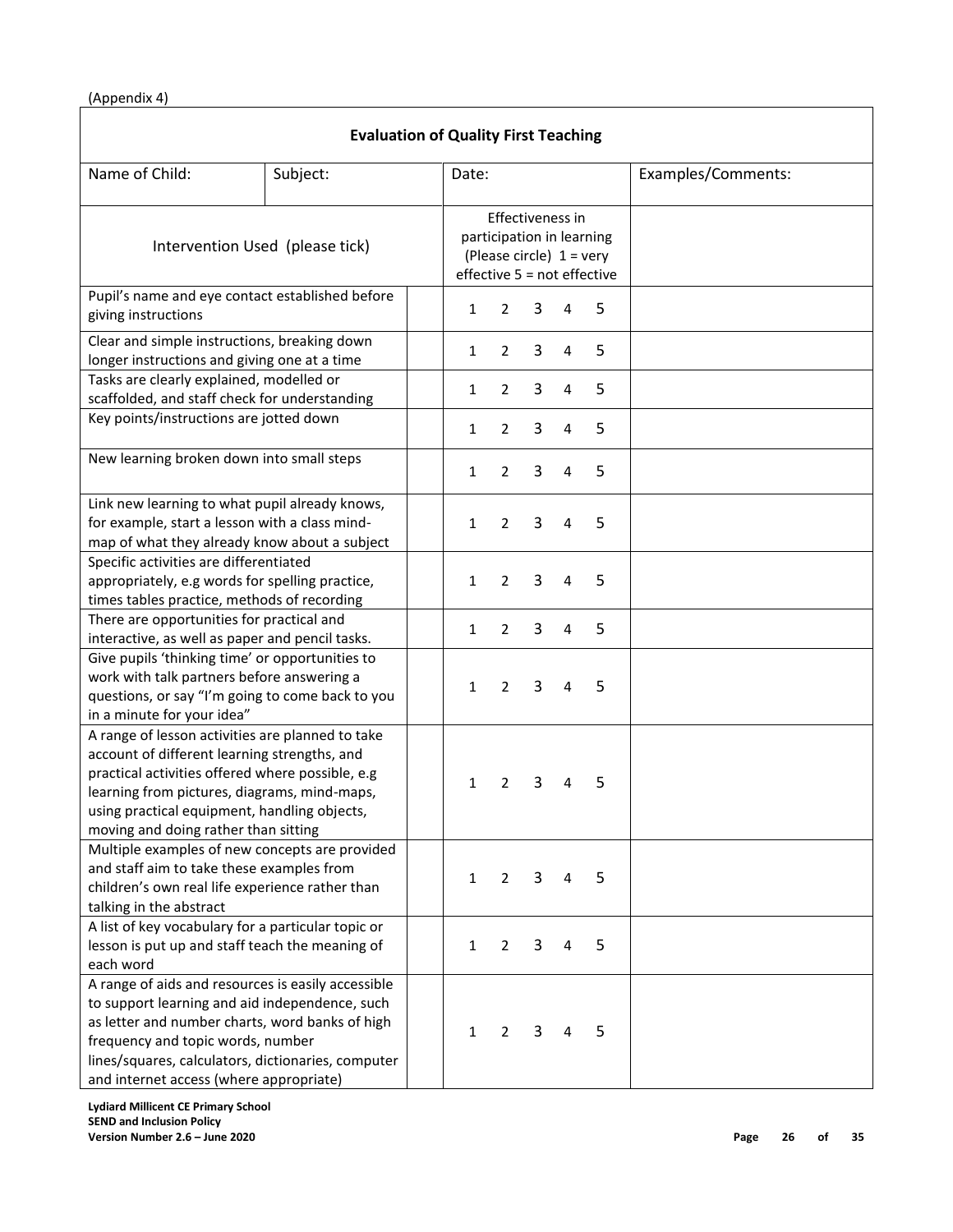| Visual cues and prompts, visual timetables are<br>used.                                                                                                                                  | $\mathbf{1}$           | $\overline{2}$ | 3 | 4              | 5 |  |
|------------------------------------------------------------------------------------------------------------------------------------------------------------------------------------------|------------------------|----------------|---|----------------|---|--|
| Staff provide writing frames and templates (e.g<br>writing up a science experiment) to help<br>structure thinking                                                                        | $\mathbf{1}$           | $\overline{2}$ | 3 | $\overline{4}$ | 5 |  |
| Staff provide prompt sheets: questions to<br>answer, key words to build each section or<br>paragraph around, sentences or paragraphs to<br>put in correct order, paragraph openings, etc | $\mathbf{1}$           | $\overline{2}$ | 3 | $\overline{4}$ | 5 |  |
| Explicit teaching of independent and study<br>working skills is routine. Pupils are encouraged<br>to take charge of their learning and develop<br>strategies that work for them          | $\mathbf{1}$           | $\overline{2}$ | 3 | $\overline{4}$ | 5 |  |
| Other strategies used:                                                                                                                                                                   |                        |                |   |                |   |  |
| Other comments:                                                                                                                                                                          |                        |                |   |                |   |  |
|                                                                                                                                                                                          |                        |                |   |                |   |  |
|                                                                                                                                                                                          | Please return to SENCO |                |   |                |   |  |
| SENCO notes:                                                                                                                                                                             |                        |                |   |                |   |  |
|                                                                                                                                                                                          |                        |                |   |                |   |  |
|                                                                                                                                                                                          |                        |                |   |                |   |  |
|                                                                                                                                                                                          |                        |                |   |                |   |  |
|                                                                                                                                                                                          |                        |                |   |                |   |  |
|                                                                                                                                                                                          |                        |                |   |                |   |  |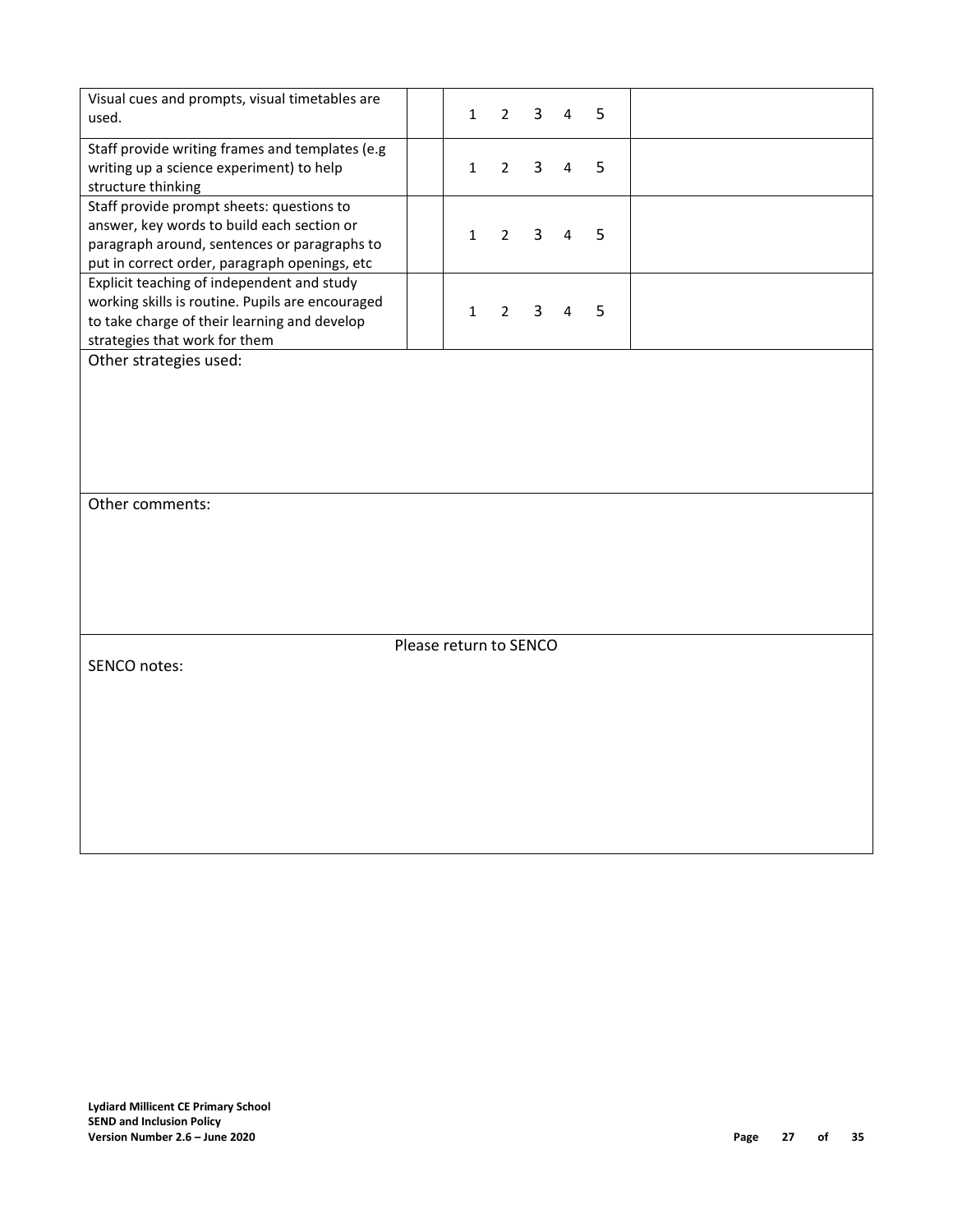# Intervention Programmes

![](_page_27_Figure_2.jpeg)

Wave 1 (Universal)**:** 

The effective inclusion of all children in high-quality daily literacy & numeracy lessons – '**quality first teaching'.** Lessons are differentiated for pupils. **Teachers should take the lead and teach pupils with concerns.** See appendix 4 for guidance.

Assessments available:

Wave 2 (Targeted):

Small group interventions are used for pupils who may need to 'Catch-up' – these children may be withdrawn for group sessions and this support will help children to access Wave 1 teaching. Parents need to be informed that children are having a boost!

| <b>Wave 2 programmes</b>              |  |  |  |  |  |
|---------------------------------------|--|--|--|--|--|
| <b>NNS Springboard</b>                |  |  |  |  |  |
| <b>ELS (Early Literacy Support)</b>   |  |  |  |  |  |
| Year 3 Literacy Support               |  |  |  |  |  |
| <b>FLS (Further Literacy Support)</b> |  |  |  |  |  |
| <b>Better Reading</b>                 |  |  |  |  |  |

**Lydiard Millicent CE Primary School SEND and Inclusion Policy Version Number 2.6 – June 2020 Page 28 of 35**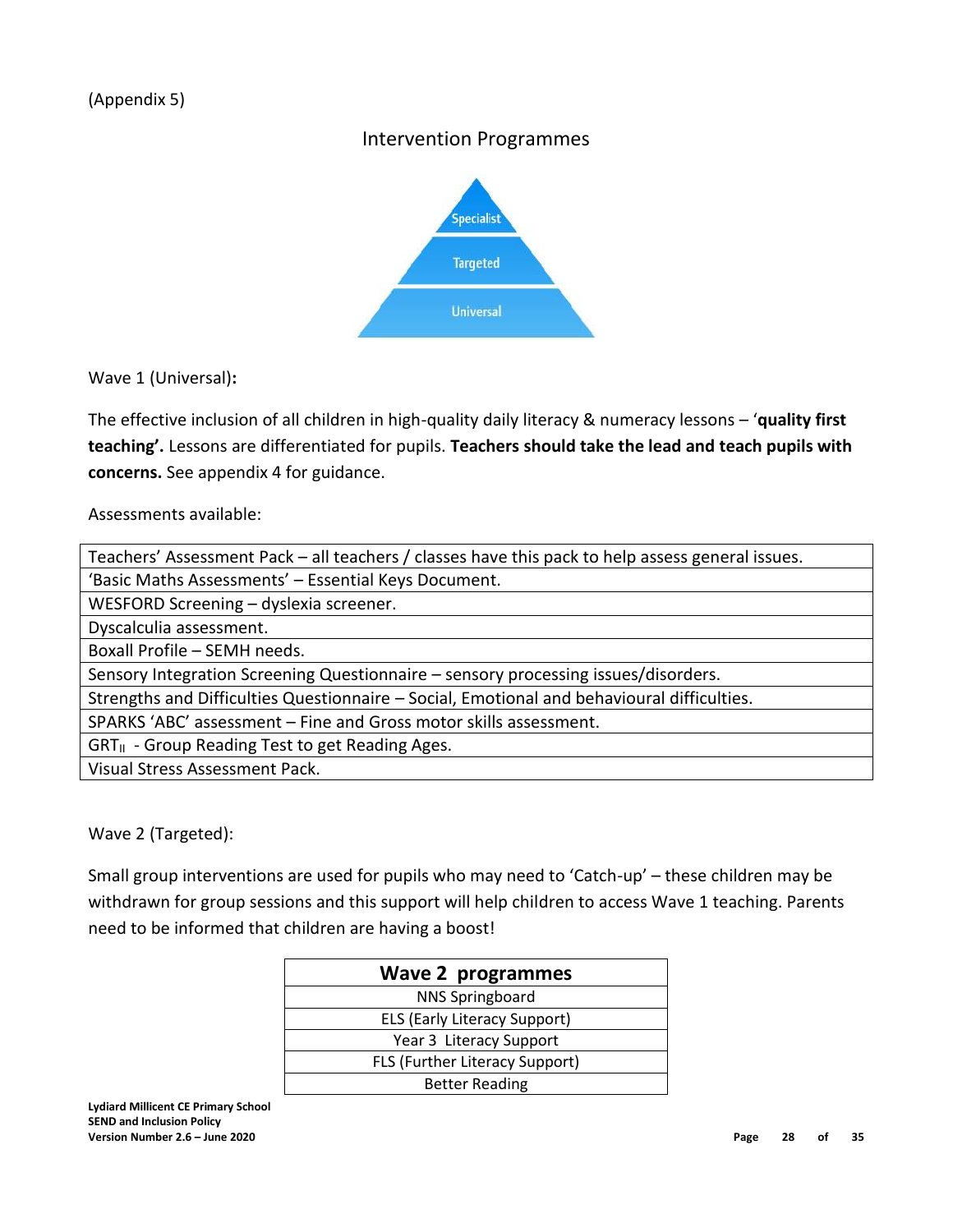### **Wave 3 (Specialist):**

Specific targeted approaches for individual children identified as requiring SEN intervention. Provision at Wave 3 is likely to draw upon specialist advice – children's parents need to be informed that they are having this support.

| Wave 3 programme                  |  |  |  |  |  |  |
|-----------------------------------|--|--|--|--|--|--|
| Acceleread / Accelewrite          |  |  |  |  |  |  |
| Nessy (dyslexia prog.)            |  |  |  |  |  |  |
| WESFORD (dyslexia prog.)          |  |  |  |  |  |  |
| Sound Linkage - Letters & Sounds  |  |  |  |  |  |  |
| Sound Discovery                   |  |  |  |  |  |  |
| Catch-up Literacy                 |  |  |  |  |  |  |
| Catch-up Numeracy                 |  |  |  |  |  |  |
| Word Shark & Number Shark         |  |  |  |  |  |  |
| ELSA support                      |  |  |  |  |  |  |
| Sliding in - Selective Mutism     |  |  |  |  |  |  |
| <b>Sensory Circuits Programme</b> |  |  |  |  |  |  |
| THRIVF                            |  |  |  |  |  |  |

Notes:

The SENCO will have an overview of all these programmes and will be able to point you in the right direction of the sort of programme that might help.

The SENCO will expect a Vulnerable Pupil Tracking sheet to be filled out for all SEND pupils so she can monitor the impact of each programme children start on – please fill these in and let SENCO have the results after each course.

SENCO then fills out an impact report to monitor results over time.

GRSS – this is the provision document – use this to find out whether a child needs to be on the SEND register – fill in the appropriate sections (usually just a tick and the date as the child works through the suggestions for strategies and things to try).

SENCO will help with DART (Single Agency Referral Form) and CAF (Common Assessment Form) documents – these will need to have evidence attached (GRSS).

The Stock Cupboard has loads of great resources for children who have difficulties accessing the curriculum, or for general support – have a look! Please remember to sign out any resources so that we can keep a track.

Remember to keep parents informed at every stage – they can help so much – team work!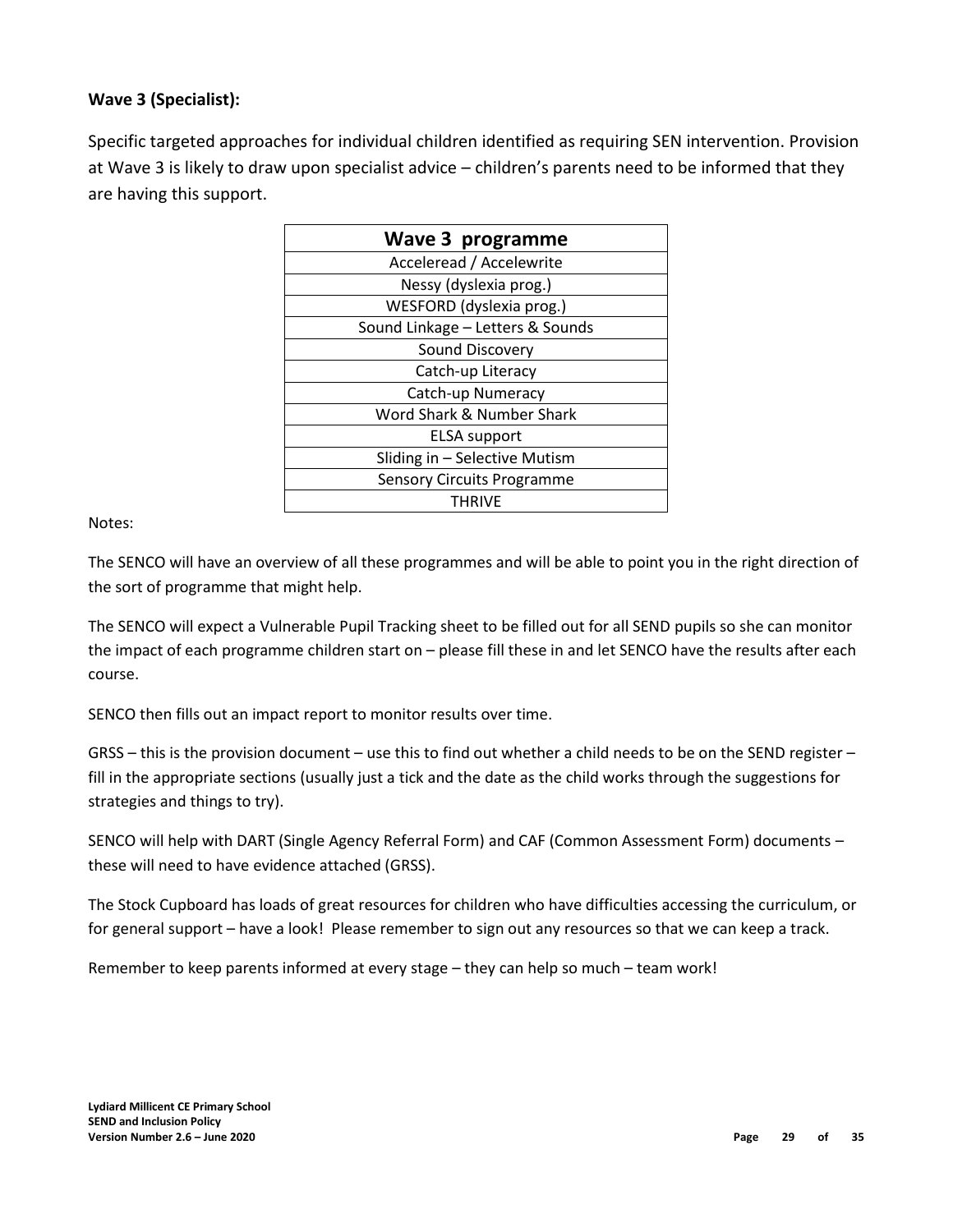| 'All About Me' Sheet<br>I am in  Class.                       |                          | My strengths and<br>interests | This is a<br>picture of me!            |  |
|---------------------------------------------------------------|--------------------------|-------------------------------|----------------------------------------|--|
|                                                               | What people like         |                               |                                        |  |
| I need you to know                                            | about me<br>ö            |                               |                                        |  |
|                                                               |                          |                               |                                        |  |
|                                                               |                          | How you can help              |                                        |  |
|                                                               | How I can help<br>myself |                               |                                        |  |
|                                                               |                          |                               |                                        |  |
|                                                               |                          | & happiness                   | What's important for my health, safety |  |
| <b>SEND and Inclusion Policy</b>                              |                          |                               |                                        |  |
| Page 30 of 35<br>Version Number 2.6 - June 2020<br>Appendix 7 |                          |                               |                                        |  |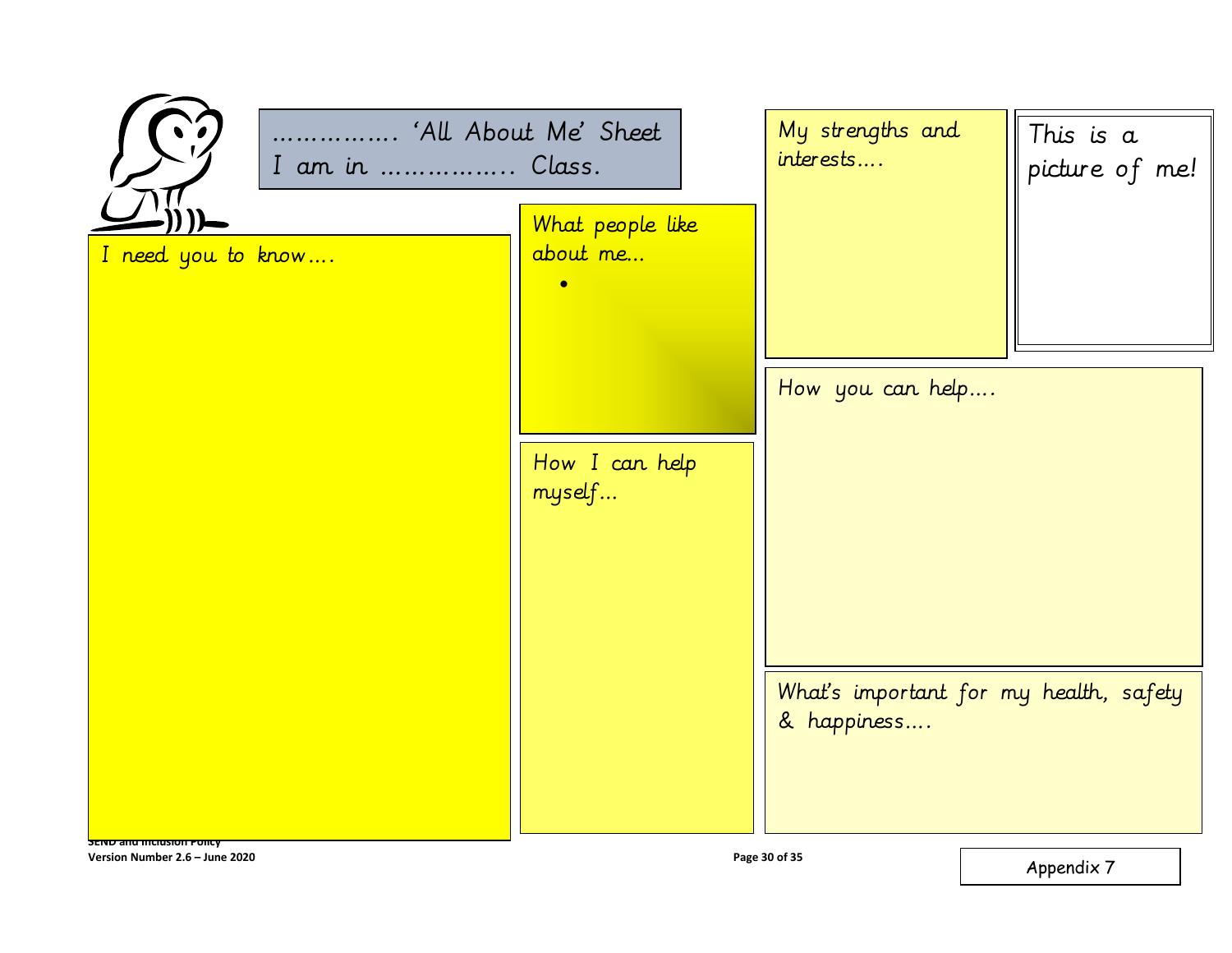![](_page_30_Picture_0.jpeg)

**Lydiard Millicent CE Primary School The Butts Lydiard Millicent Swindon Wiltshire SN5 3LR**

> **Tel: 01793 770571 Principal: Mrs Carly Luce**

Dear Parents of \_\_\_\_\_\_\_\_\_,

At the beginning of the year we carry out assessments of the children. After considering the information gathered from these we feel \_\_\_\_\_\_\_\_\_\_\_ would benefit from some extra support.

Therefore we propose to offer \_\_\_\_\_\_\_\_\_\_\_\_\_\_\_\_\_\_\_\_ each week to help support

These sessions are designed as a booster and we will continue to regularly monitor and review progress.

If you wish to discuss this further, please do not hesitate to come and talk to me.

Kind regards

Appendix 8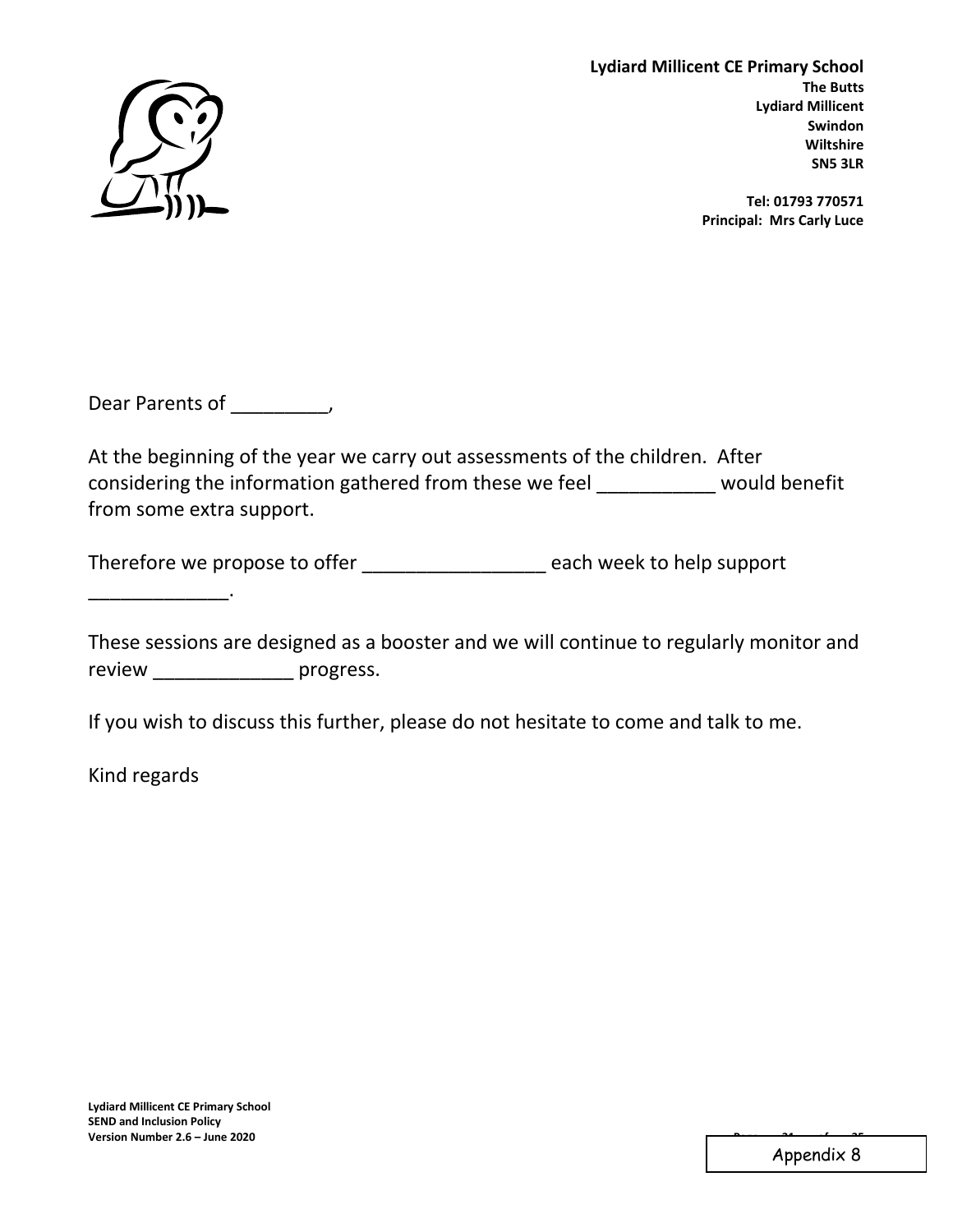# **My views as a Parent/carer**

![](_page_31_Picture_1.jpeg)

Where everybody matters

# **EHCP Annual Review meeting**

| <b>Child/Young person's Name:</b>                                                                                                                                                                                             |                  |          |                                     |  |  |  |  |
|-------------------------------------------------------------------------------------------------------------------------------------------------------------------------------------------------------------------------------|------------------|----------|-------------------------------------|--|--|--|--|
| Parent/Carer's Name and relationship:                                                                                                                                                                                         | Date of meeting: |          |                                     |  |  |  |  |
| What are the things you feel most pleased your child/young person has achieved this year?                                                                                                                                     |                  |          |                                     |  |  |  |  |
| What are the things you feel concerned about (if any):                                                                                                                                                                        |                  |          |                                     |  |  |  |  |
| What has changed since last year that people need to know (school or at home)?                                                                                                                                                |                  |          |                                     |  |  |  |  |
| Is there anything you would like to discuss at the meeting?                                                                                                                                                                   |                  |          |                                     |  |  |  |  |
| Are there any reports you would particularly like to attach yourself (this might include private professional reports,<br>drawings, pictures, photos, video clips or pieces of writing that your child/young person has done) |                  |          |                                     |  |  |  |  |
| <b>Attachment name</b>                                                                                                                                                                                                        | <b>Date</b>      | Who from | Key points or why this is important |  |  |  |  |
|                                                                                                                                                                                                                               |                  |          |                                     |  |  |  |  |
|                                                                                                                                                                                                                               |                  |          |                                     |  |  |  |  |
| What are your views about your child's/young person's progress over the last year towards the outcomes currently in their<br><b>Education, Health and Care Plan?</b>                                                          |                  |          |                                     |  |  |  |  |
| Could anything be done differently?                                                                                                                                                                                           |                  |          |                                     |  |  |  |  |
| What do you want for your child/young person in the future (think 1 year ahead, 5 years ahead, adulthood)                                                                                                                     |                  |          |                                     |  |  |  |  |
|                                                                                                                                                                                                                               |                  |          |                                     |  |  |  |  |

Please send this back to the school, early years setting or Further Education College your child/young person attends.

Signature …………………………………………….……………… Date …………………………………………………………….…..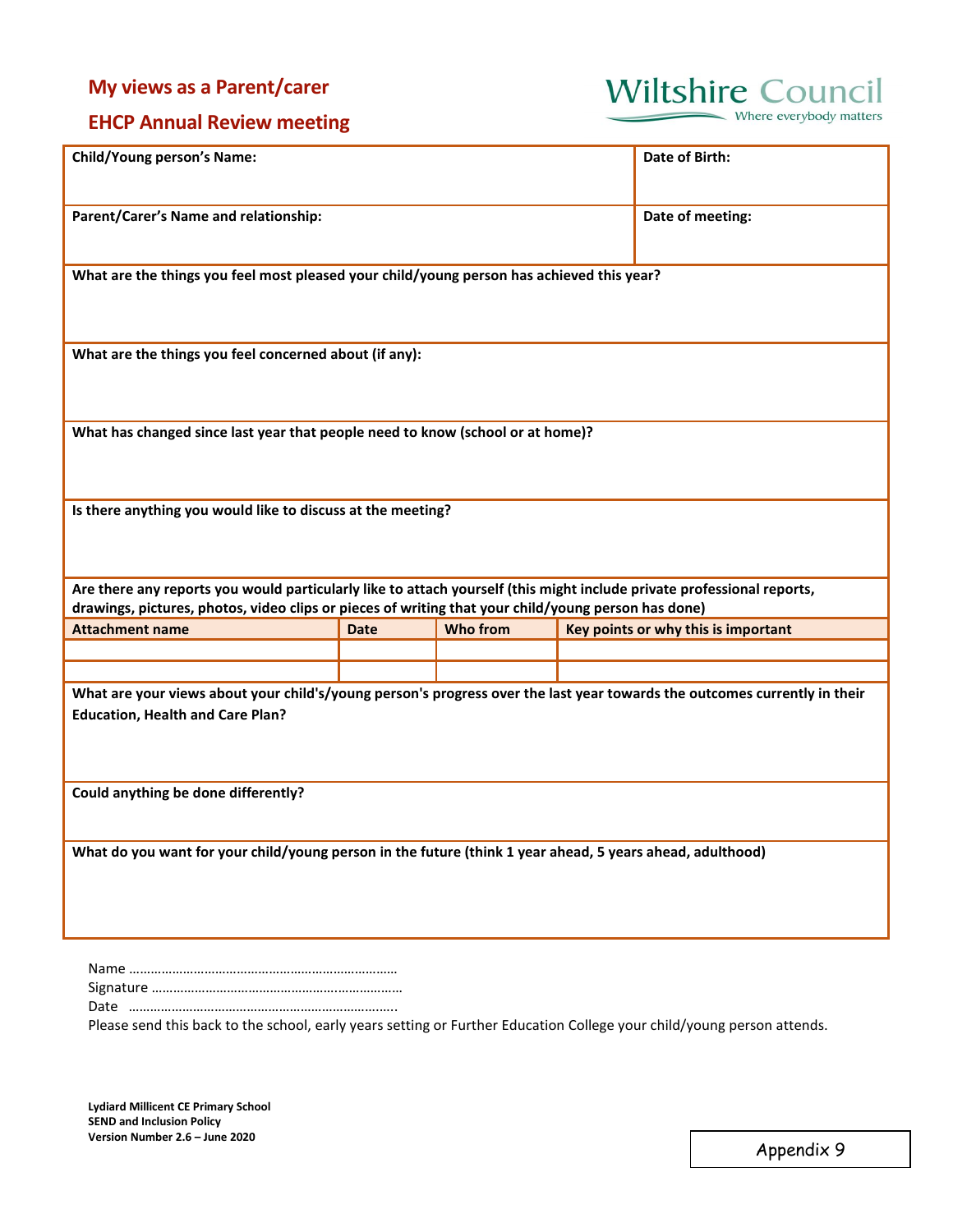# **My Views as a Professional ECHP Annual Review Meeting**

![](_page_32_Picture_1.jpeg)

Where everybody matters

| <b>Child/young person's Name:</b> | Date of Birth:   |  |
|-----------------------------------|------------------|--|
| Setting/School/ College:          | Date of meeting: |  |
| <b>Name of Professional:</b>      | Team/Role:       |  |

| My involvement and what I Like and Admire About (child/young person's name):                  |             |                   |                                   |  |  |  |  |  |  |  |
|-----------------------------------------------------------------------------------------------|-------------|-------------------|-----------------------------------|--|--|--|--|--|--|--|
| What I consider is important to (child/young person's name) now and in the future?            |             |                   |                                   |  |  |  |  |  |  |  |
| The reports I have written this year or are still important                                   |             |                   |                                   |  |  |  |  |  |  |  |
| <b>Title of report</b>                                                                        | <b>Date</b> | <b>Key points</b> | Where can this<br>report be found |  |  |  |  |  |  |  |
| <b>Report detailing progress towards</b><br>outcomes (essential)                              |             |                   |                                   |  |  |  |  |  |  |  |
| <b>Attainment report</b>                                                                      |             |                   |                                   |  |  |  |  |  |  |  |
|                                                                                               |             |                   |                                   |  |  |  |  |  |  |  |
| What's working:                                                                               |             |                   |                                   |  |  |  |  |  |  |  |
| What's not working:                                                                           |             |                   |                                   |  |  |  |  |  |  |  |
| What do you think should be done differently?                                                 |             |                   |                                   |  |  |  |  |  |  |  |
| Are there any new outcomes (child's name) should be working towards this year?                |             |                   |                                   |  |  |  |  |  |  |  |
| Are there any new needs identified?                                                           |             |                   |                                   |  |  |  |  |  |  |  |
| Actions - what support can I provide over the next year                                       |             |                   |                                   |  |  |  |  |  |  |  |
|                                                                                               |             |                   |                                   |  |  |  |  |  |  |  |
|                                                                                               |             |                   |                                   |  |  |  |  |  |  |  |
| <b>Education College.</b>                                                                     |             |                   |                                   |  |  |  |  |  |  |  |
| Appendix 10<br><b>Lydiard Millicent CE Primary School</b><br><b>SEND and Inclusion Policy</b> |             |                   |                                   |  |  |  |  |  |  |  |

**Version Number 2.6 – June 2020 Page 33 of 35**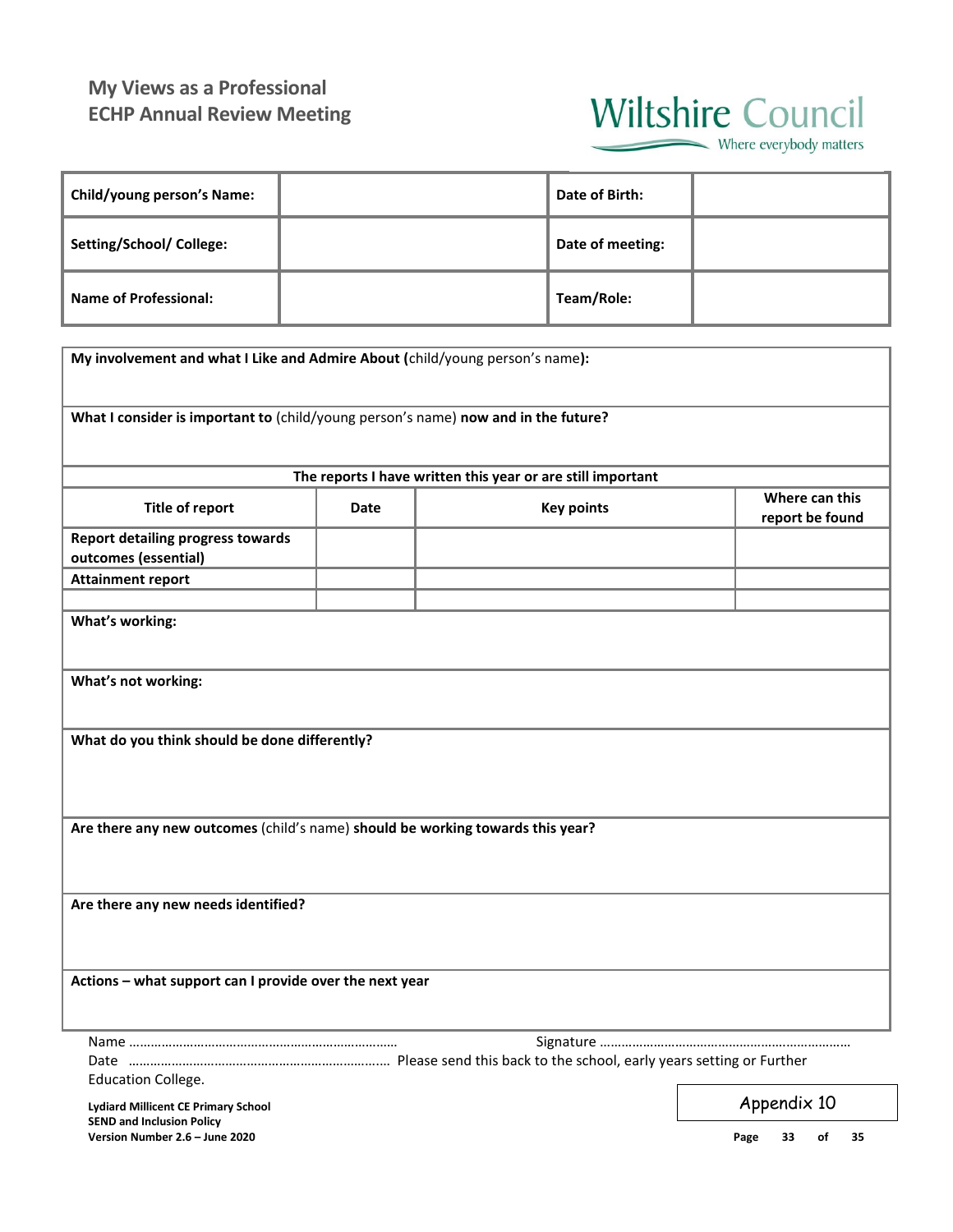# **My Plan Annual Review meeting**

# **Wiltshire Council**

Where everybody matters

| <b>Your Name:</b>                                                                              | Date of Birth:   |
|------------------------------------------------------------------------------------------------|------------------|
|                                                                                                | Date of meeting: |
| What I like about myself:                                                                      |                  |
|                                                                                                |                  |
| What others say they like and admire about me:                                                 |                  |
|                                                                                                |                  |
|                                                                                                |                  |
| What is important to me?                                                                       |                  |
|                                                                                                |                  |
| What helps and supports me in my learning, play and/or social time:                            |                  |
|                                                                                                |                  |
|                                                                                                |                  |
| What is going well/ working for me:                                                            |                  |
|                                                                                                |                  |
|                                                                                                |                  |
| What is working less well:                                                                     |                  |
|                                                                                                |                  |
|                                                                                                |                  |
|                                                                                                |                  |
| What are my hopes for the future (think current year/ phase of education/ aims for adult life) |                  |
|                                                                                                |                  |
|                                                                                                |                  |
|                                                                                                |                  |
| Please send this back to the early years setting, school, or further education college.        |                  |
|                                                                                                |                  |

**Lydiard Millicent CE Primary School SEND and Inclusion Policy Version Number 2.6 – June 2020 Page 34 of 35**